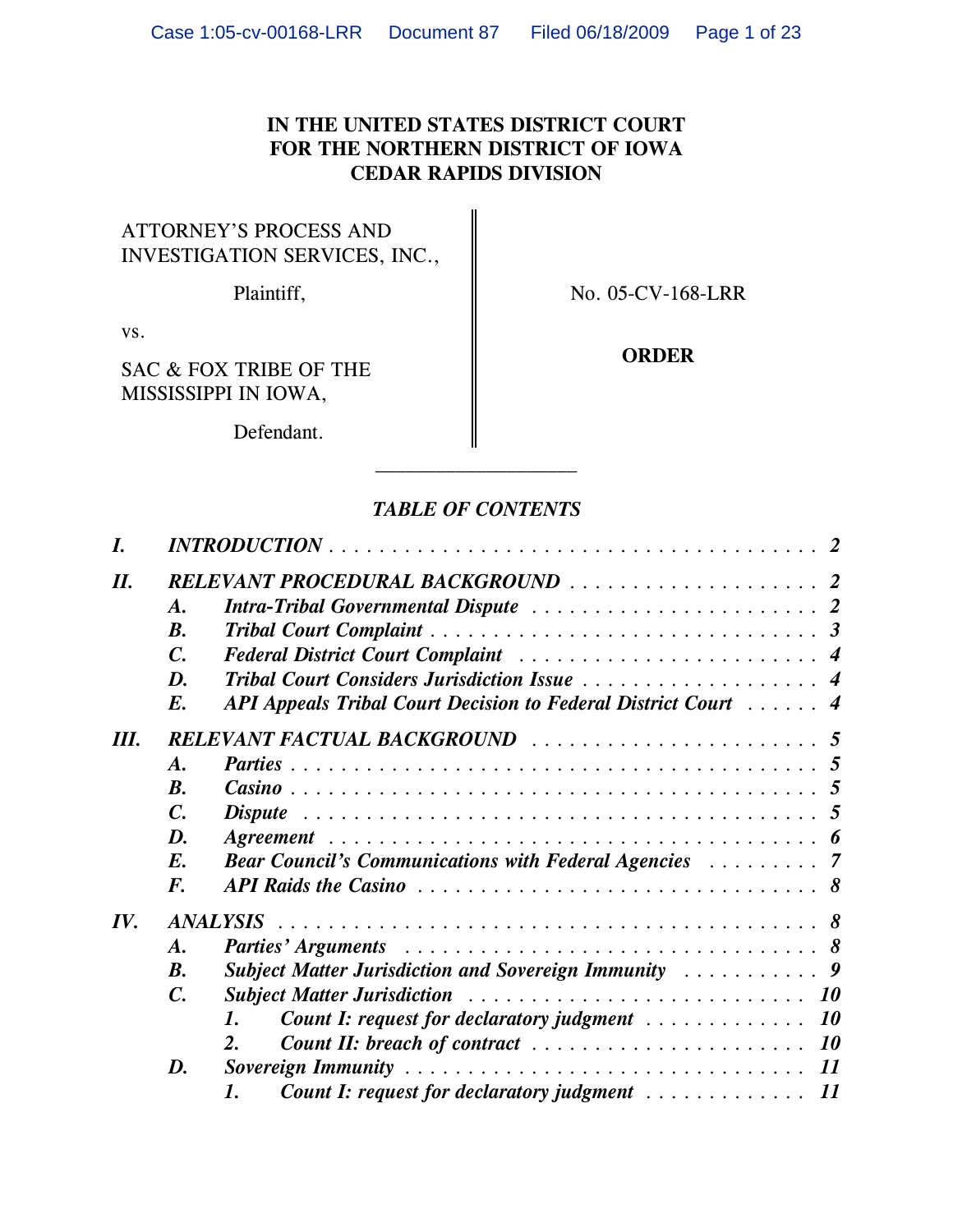|  | $E_{\cdot}$ |    |     |                                                                                   |  |
|--|-------------|----|-----|-----------------------------------------------------------------------------------|--|
|  |             |    |     |                                                                                   |  |
|  |             |    |     |                                                                                   |  |
|  |             |    | ii. |                                                                                   |  |
|  |             |    |     |                                                                                   |  |
|  |             | 2. |     | Consent prong $\ldots \ldots \ldots \ldots \ldots \ldots \ldots \ldots \ldots 21$ |  |
|  |             | 3. |     |                                                                                   |  |
|  |             |    |     |                                                                                   |  |
|  |             |    | ii. |                                                                                   |  |
|  |             |    |     |                                                                                   |  |

# *I. INTRODUCTION*

The matters before the court are the "Motion to Dismiss" (docket no. 48), filed by Defendant Sac & Fox Tribe of the Mississippi in Iowa ("Tribe"), and the "Motion for Partial Summary Judgment on Jurisdictional Grounds" (docket no. 63) ("Summary Judgment Motion"), filed by Plaintiff Attorney's Process and Investigation Services, Inc.  $(*API").$ 

# *II. RELEVANT PROCEDURAL BACKGROUND A. Intra-Tribal Governmental Dispute*<sup>1</sup>

In 2002, Alex Walker, Jr. was the leader of the seven-member elected council that governs the Tribe. On September 26, 2002, some Tribe members became dissatisfied with

<sup>1</sup> The court's recitation of the facts is drawn from the record before the court and the Tribal Court's record. *See Iowa Mut. Ins. Co. v. LaPlante*, 480 U.S. 9, 21 (1987) ("'[T]he orderly administration of justice in the federal court will be served by allowing a full record to be developed in the tribal court before either the merits or any question concerning appropriate relief is addressed.'") (quoting *Nat'l Farmers Union Ins. Cos. v. Crow Tribe*, 471 U.S. 845, 856 (1985)). The court also notes the parties do not dispute the material facts at issue in this case—only their legal implication. *See* Brief in Support of Summary Judgment Motion (docket no. 63-5), at 3 (discussing Tribal Court of Appeals's factual findings).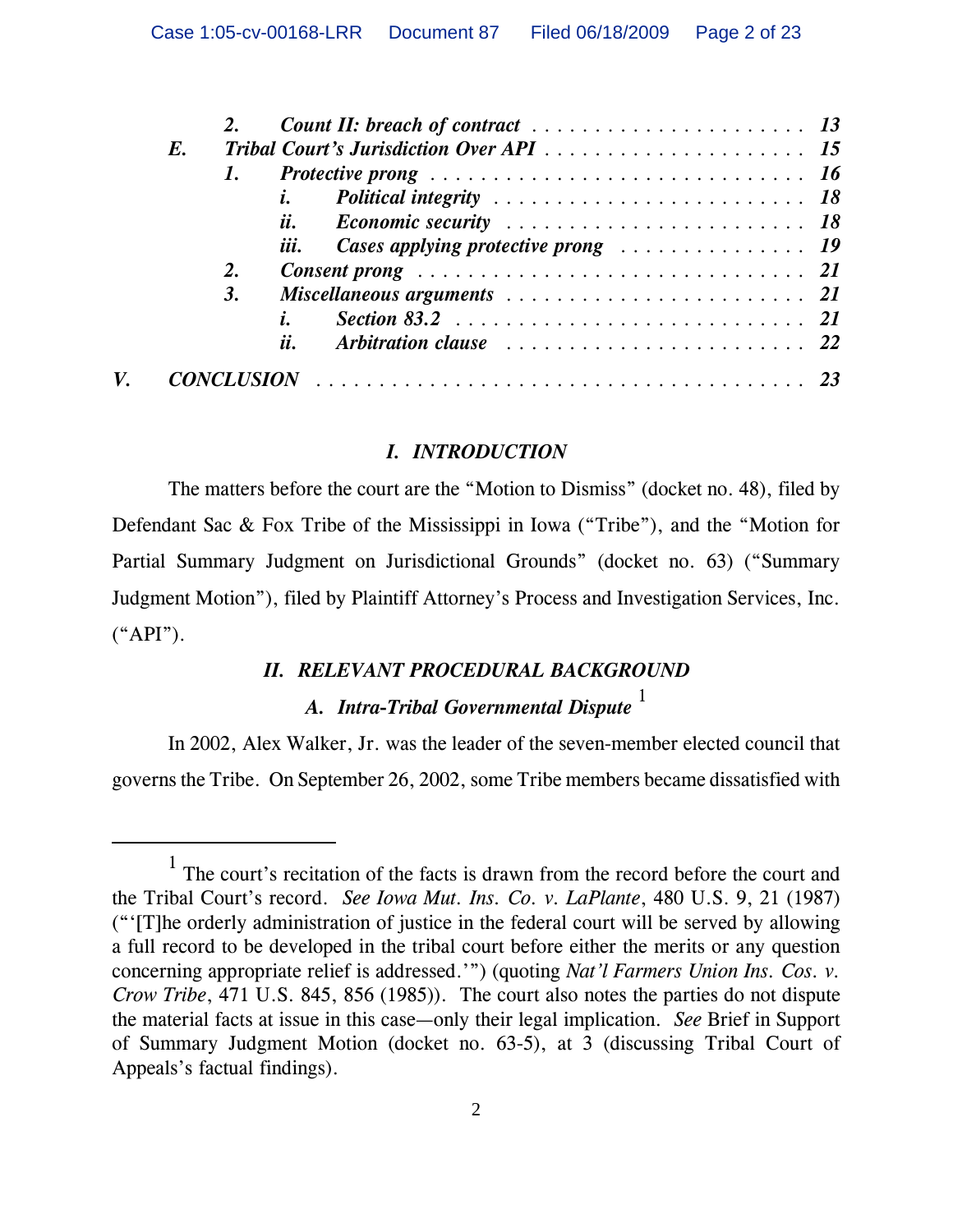this "Walker Council" and submitted recall petitions for its members.

On October 10, 2002, the Walker Council purported to accept the recall petitions. However, the Walker Council never set recall elections. On March 4, 2003, the Walker Council rejected the recall petitions.

Also on March 4, 2003, the Tribe's Hereditary Chief Old Bear appointed an interim tribal council. The "Bear Council" consisted of Hereditary Chief Old Bear and six other Tribe members.

On March 26, 2003, Hereditary Chief Old Bear administered oaths of office to the Bear Council.<sup>2</sup> On April 14, 2003, some members of the Tribe signed a declaration of support for Hereditary Chief Old Bear's actions. These same Tribe members also agreed that none of the members of the Walker Council were qualified to serve on the Tribe's council.

On May 22, 2003, the Tribe held a special election to resolve the intra-tribal dispute. The Tribe elected all seven members of the Bear Council. In the fall of 2003,<sup>3</sup> the Tribe held another election and confirmed the Bear Council in its entirety.

### *B. Tribal Court Complaint*

On August 3, 2005, the Bear Council filed a tort action on behalf of the Tribe in the Court of the Sac & Fox Tribe of the Mississippi in Iowa ("Tribal Court"). *See Sac & Fox Tribe of the Miss. in Iowa v. API*, No. API-CV-Damages-2005-01 (Court of the Sac & Fox Tribe of the Mississippi in Iowa). The Tribe alleged trespass to land, trespass to chattel, theft of tribal funds and misappropriation of trade secrets.

<sup>&</sup>lt;sup>2</sup> On April 8, 2003, the Walker Council filed a declaratory judgment suit in this court against the Bear Council. The Walker Council asked this court to determine which council was authorized to govern the Tribe. The court dismissed the suit for lack of subject matter jurisdiction. *Sac & Fox Tribe of the Miss. in Iowa v. Bear*, 258 F. Supp. 2d 938 (N.D. Iowa 2003) (Reade, C.J.), *aff'd*, 439 F.3d 832 (8th Cir. 2006).

<sup>&</sup>lt;sup>3</sup> The date of the fall 2003 election is unclear from the record.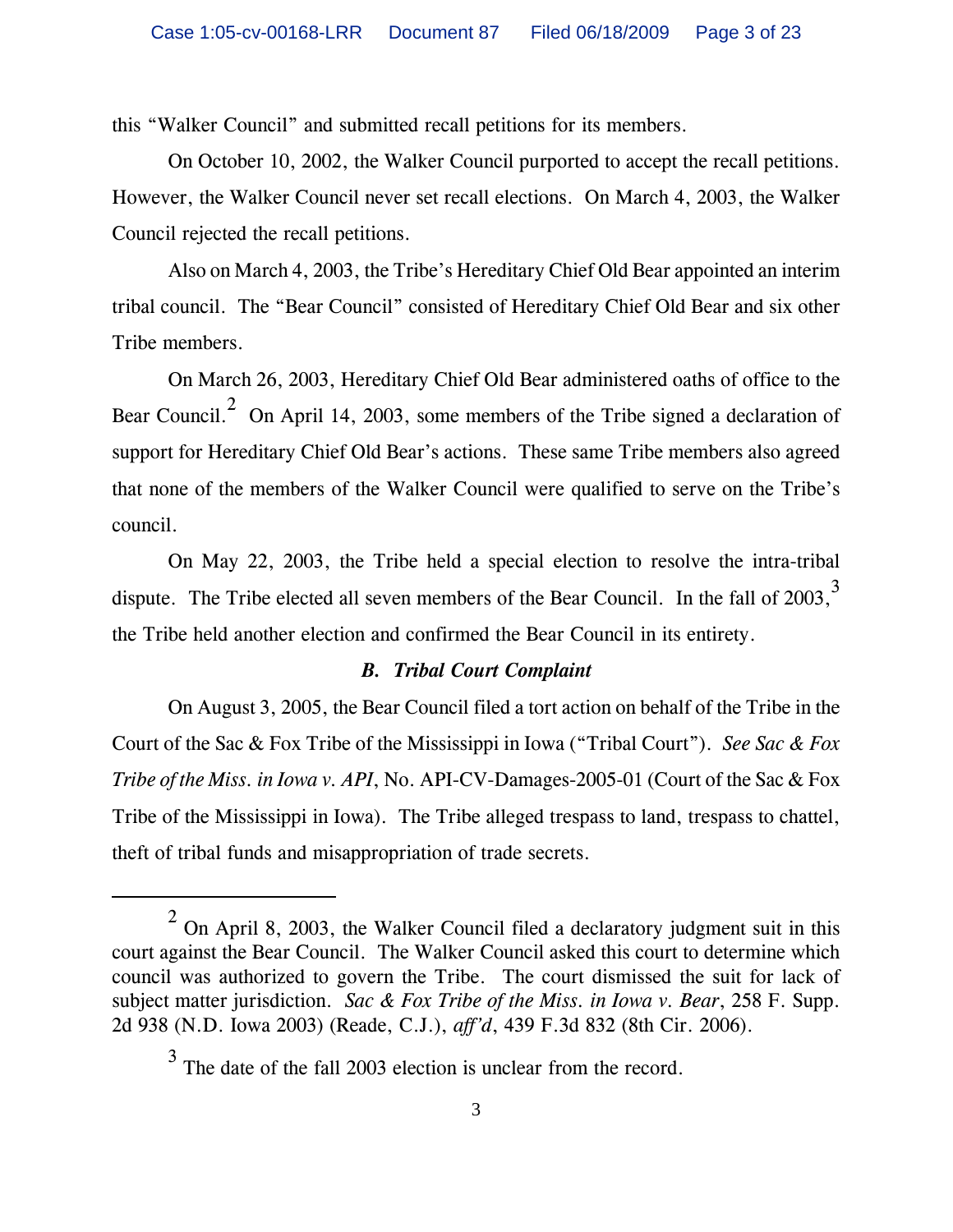On September 23, 2005, API filed a motion in the Tribal Court. API asked the Tribal Court to dismiss the Tribe's complaint, claiming the Tribal Court lacked subject matter jurisdiction over API.

### *C. Federal District Court Complaint*

On October 21, 2005, API filed a Complaint (docket no. 2) in this court. The Complaint alleges the Tribe, acting under the leadership of the Bear Council, breached a contract and asks the court to bar the Tribe's lawsuit in the Tribal Court. Additionally, API asks the court to compel arbitration.

On November 15, 2005, the court entered an Order (docket no. 24). The court stayed the instant action pending exhaustion of remedies in the Tribal Court.

### *D. Tribal Court Considers Jurisdiction Issue*

On March 26, 2008, the Tribal Court entered an order ("Tribal Court Order") (docket no. 48-5, Ex. 7) in which it denied API's motion to dismiss. The Tribal Court concluded it could exercise civil jurisdiction over API.

On December 23, 2008, the Appellate Court of the Sac & Fox Tribe of the Mississippi in Iowa ("Tribal Court of Appeals") affirmed the Tribal Court. Tribal Court of Appeals Order (docket no. 48-5, Ex. 8).

On January 20, 2009, the Tribal Court stayed its proceedings pending this court's resolution of issues related to the Tribal Court's exercise of civil jurisdiction over API.

# *E. API Appeals Tribal Court Decision to Federal District Court*

On January 2, 2009, API filed a Motion to Reopen (docket no. 37) in the instant action. On January 7, 2009, the court granted the Motion to Reopen (docket no. 41) and lifted its stay.

On January 27, 2009, the Tribe filed an Answer (docket no. 49) in which it denies the substance of the Complaint and alleges that the court lacks subject matter jurisdiction over this action. That same date, the Tribe filed its Motion to Dismiss.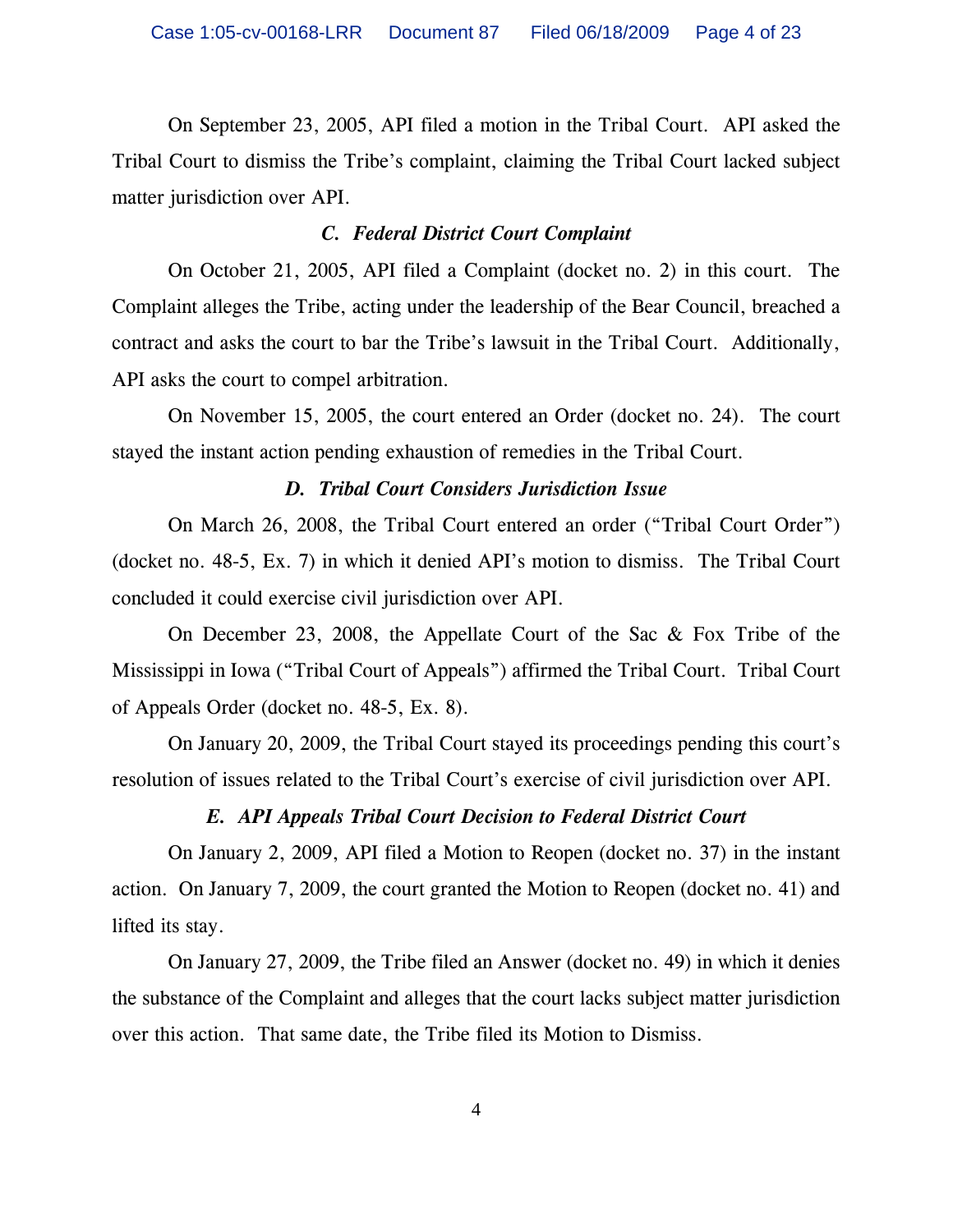On March 1, 2009, API filed the Summary Judgment Motion. The Summary Judgment Motion also contains a resistance to the Motion to Dismiss. On March 11, 2009, the Tribe filed a Reply (docket no. 69) in support of its Motion to Dismiss. On April 2, 2009, the Tribe filed a Resistance (docket no. 74) to the Summary Judgment Motion. On April 13, 2009, API filed a Reply (docket no. 77-2) in support of its Summary Judgment Motion. On May 8, 2009, the Tribe filed a corrected version of its Resistance to the Summary Judgment Motion (docket no. 86).

API requests oral argument on the Motion to Dismiss and the Summary Judgment Motion (together, "Motions"). The court finds oral argument is not necessary. The Motions are fully submitted and ready for decision.

#### *III. RELEVANT FACTUAL BACKGROUND*

#### *A. Parties*

API is a security services corporation with its principal place of business in Wisconsin. The Tribe is a federally recognized Indian Tribe whose members live on the Meskwaki Settlement ("Settlement") in Tama County, Iowa. The Tribe owns the Meskwaki Bingo $\bullet$ Casino $\bullet$ Hotel ("Casino") under a state-tribal compact with the State of Iowa. *See In re Sac & Fox Tribe of the Miss. of Iowa/Meskwaki Casino Litig.*, 340 F.3d 749, 751 (8th Cir. 2003).

#### *B. Casino*

The Casino is the Tribe's "economic engine" and is located on the Settlement. Tribal Court of Appeals Order at 16. The National Indian Gaming Commission ("NIGC") regulates the Casino.

#### *C. Dispute*

From September 2002 through the fall of 2003, the Tribe was embroiled in the intra-tribal governmental dispute discussed above. The Bear Council ultimately prevailed over the Walker Council. The Bear Council has retained control of the Tribe's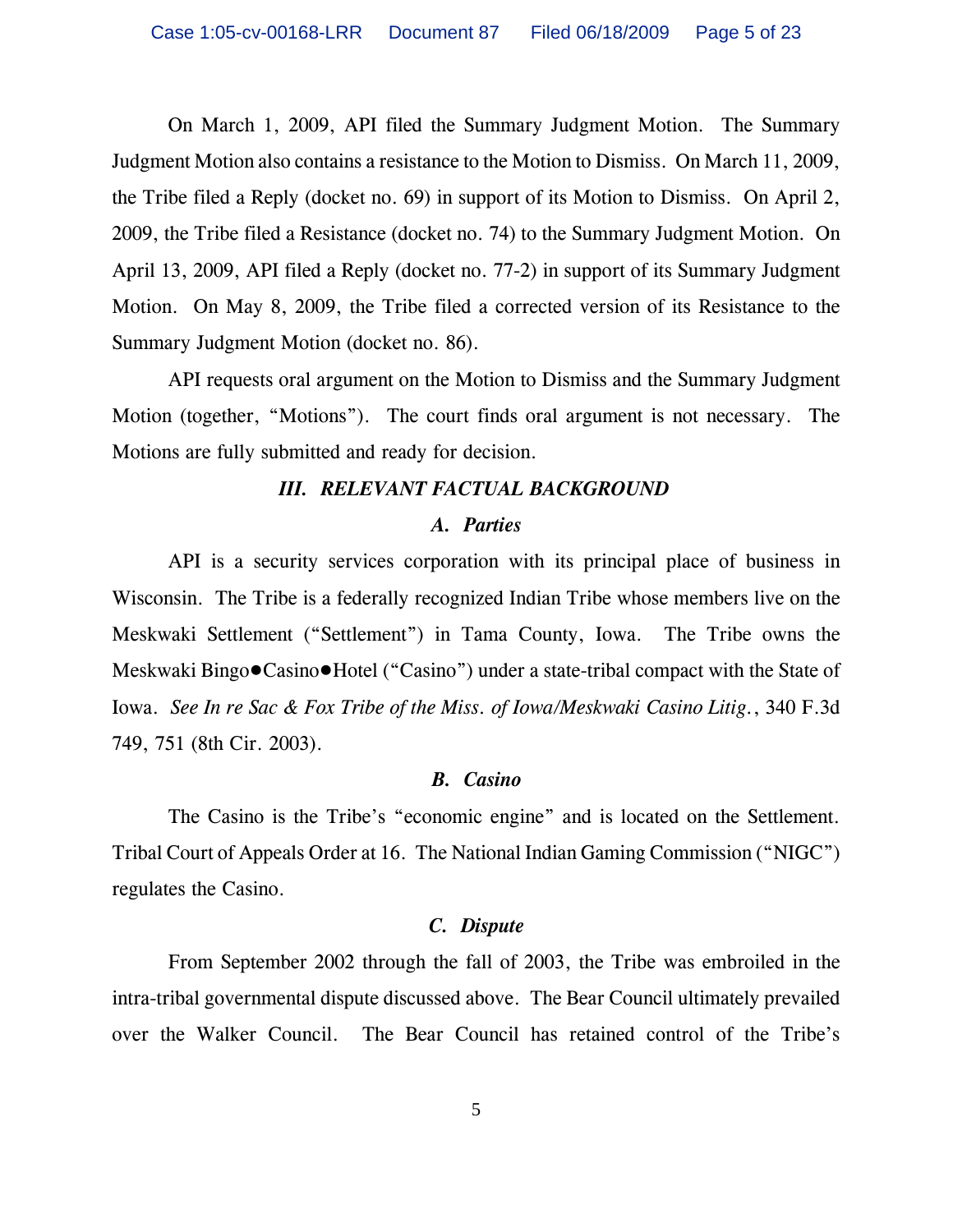government and the Casino during the pendency of the instant action.

### *D. Agreement*

In June of 2003, after the Bear Council had been elected in the May 2003 elections, the Walker Council continued to try to do business on behalf of the Tribe. On June 16, 2003, the Walker Council purported to enter into an agreement with API on behalf of the Tribe ("Agreement") (docket no. 2-2, Ex. A). The Agreement purported to engage API on behalf of the Tribe for "investigation, security and law enforcement consulting services[.]" Agreement at 1. More specifically, the Agreement stated API would "perform services directly relating to the investigation of a takeover by dissidents at the [Casino]," investigate "individuals involved in the unlawful acts against the Tribal Government" and "[i]nvestigate allegations of unlawful acts and tribal policy violations of the dissident group involving Tribal funds[] and gaming operations." *Id.* at 1-2.

The Agreement contained an arbitration clause. The arbitration clause states, in relevant part:

> i. The parties shall make efforts to settle through dialogue and negotiation any disputes that may arise out of this Agreement. However, should such efforts fail after thirty (30) days, the dispute shall be submitted to arbitration, which shall be conducted in Des Moines, Iowa, in accordance with the Commercial Arbitration Rules of the American Arbitration Association. The arbitration shall be heard before one arbitrator chosen by consensus of the parties. If the parties cannot mutually agree on an arbitrator, the arbitrator shall be chosen in accordance with the Rules of the American Arbitration Association. The decision of the arbitrator shall be final and binding upon the parties.

> ii. [. . .] Judgment on the award of the arbitrator may be entered by the Federal District Court for the Northern District of Iowa under the Federal Arbitration Act or [an] Iowa state court pursuant to Iowa law. For this purpose, the Tribe and API hereby irrevocably consent to the jurisdiction over their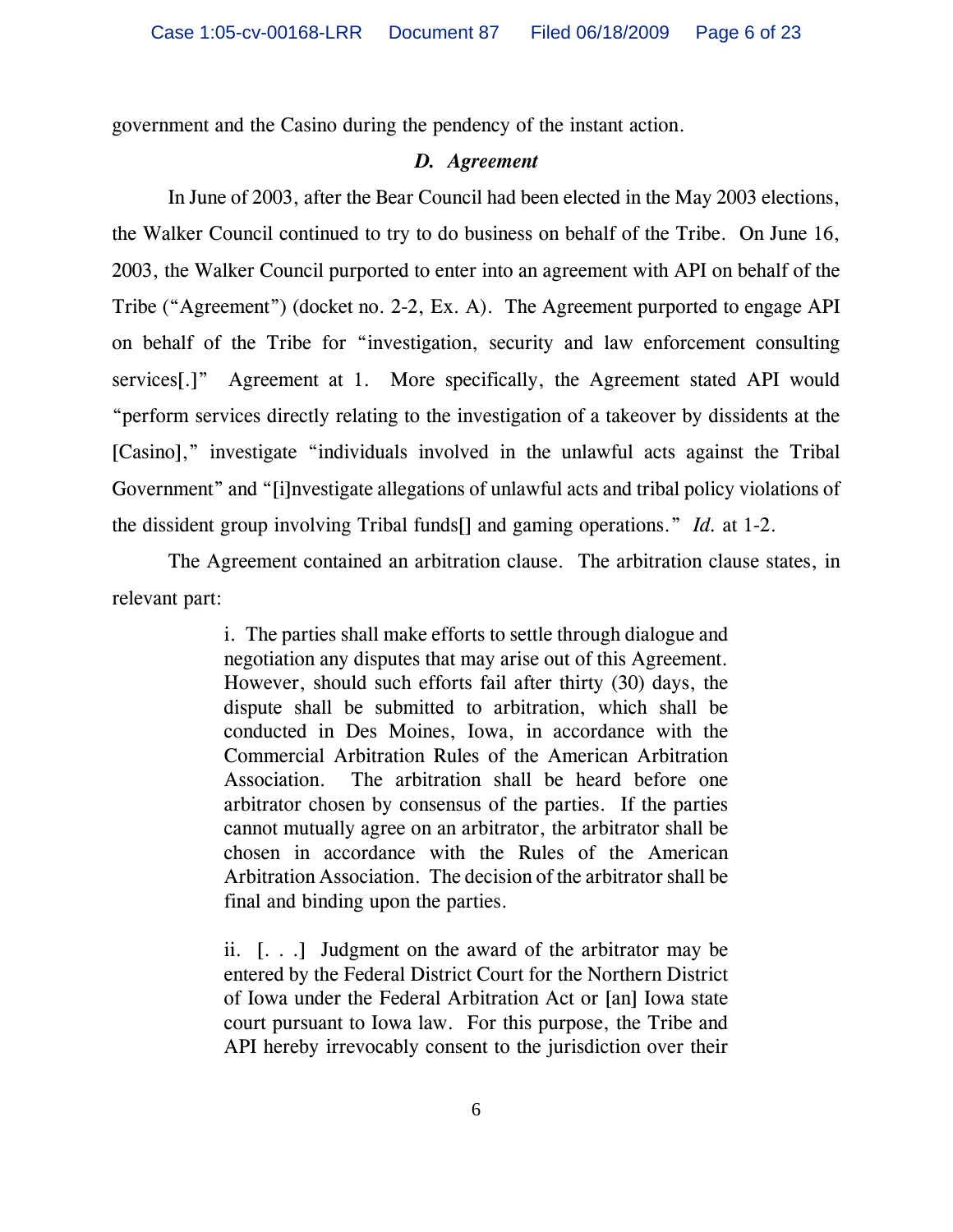persons of such courts for such purpose, including to enter judgment on an arbitration award, and waive any defense based on improper venue, inconvenient venue, or lack of personal jurisdiction.

iii. The failure of any party to submit voluntarily to arbitration shall be deemed to be a breach of this Agreement. Provided, that if either party has a good faith position that a dispute does not arise under this Agreement, that party may file an action in the Federal District Court for the Northern District of Iowa, or the Iowa state courts, to determine whether the dispute is the proper subject of arbitration under this Agreement.

#### *Id.* at 5.

At the time API executed the Agreement, it was under the impression that the Walker Council was the Tribe's true governing body. However, API was incorrect. On March 26, 2008, the Tribal Court held the Walker Council had no authority to enter into the Agreement on behalf of the Tribe because the Bear Council had exclusive governing power over the Tribe at the time the Agreement was executed. The Tribal Court held that, consequently, the Agreement was invalid and unenforceable against the Tribe. This decision was affirmed by the Tribal Court of Appeals.

### *E. Bear Council's Communications with Federal Agencies*

Hereditary Chief Old Bear and others communicated with various federal agencies regarding the newly installed Bear Council. However, these federal agencies refused to recognize the Bear Council for purposes of gaming activities and other federal matters until after the second election in the fall of 2003. For instance, on March 17, 2003, Hereditary Chief Old Bear received a letter from the United States Department of the Interior Bureau of Indian Affairs ("BIA") in which the BIA stated it could not involve itself in the dispute over whether the Walker Council or Bear Council was the Tribe's true governing council. In this letter, the BIA also indicated that it recognized the Walker Council as the Tribe's governing body. On April 1, 2003, Hereditary Chief Old Bear received a letter from the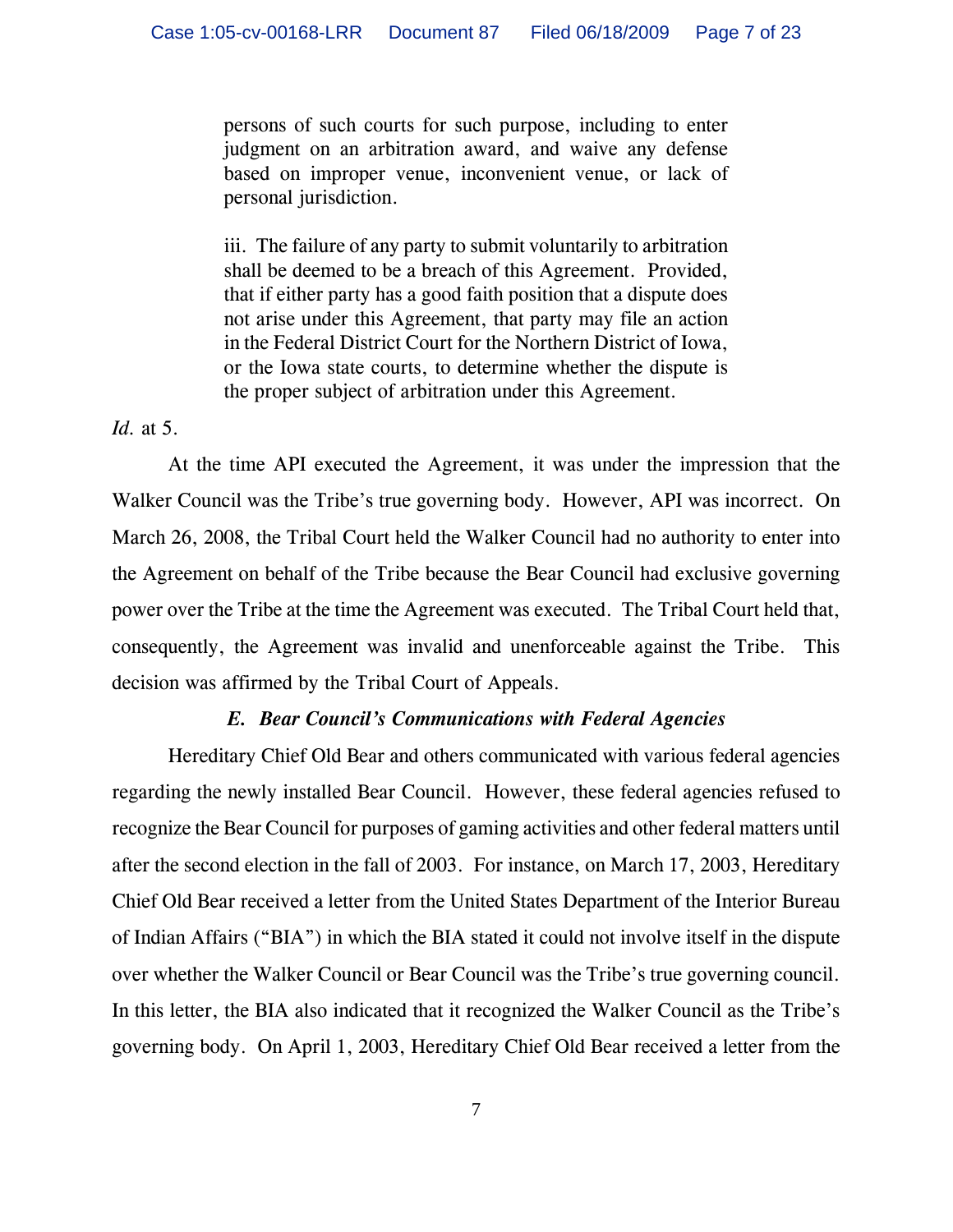United States Department of the Interior Office of the Secretary ("Secretary") in which the Secretary stated it continued to recognize the Walker Council as the Tribe's official leadership. On May 9, 2003, Hereditary Chief Old Bear received a letter from the BIA stating it continued to recognize the Walker Council as the governing Tribal authority. On May 23, 2003, Hereditary Chief Old Bear received a letter from the Secretary stating that, because the May 22, 2003 election had not been held in accordance with tribal law, the Department would not recognize the results of that election.

#### *F. API Raids the Casino*

On October 1, 2003, API raided the Casino pursuant to the Agreement with the Walker Council and without authority from the Bear Council. At the time of the raid, the Bear Council had governing control over the Casino. Approximately thirty individuals associated with API stormed the Casino. Many were armed with batons. At least one individual affiliated with API had a firearm. The Tribe alleges API seized tribal property, assaulted and falsely imprisoned Tribe members and employees, intentionally damaged Tribal property and misappropriated the Tribe's trade secrets. Additionally, API took control of the Tribe's gaming information, including the Tribe's financial records, surveillance, ongoing gaming investigations, personnel files and legal files.

### *IV. ANALYSIS*

#### *A. Parties' Arguments*

In the Complaint, API asks the court for a declaratory judgment that the Tribal Court may not exercise civil jurisdiction over API. API alleges the Tribe breached the Agreement and seeks damages for the breach.

In its Motion to Dismiss, the Tribe argues the court must dismiss the instant action because (1) the court lacks subject matter jurisdiction over the dispute; (2) sovereign immunity bars the Tribe from being sued in the instant action; and (3) API has failed to state a claim upon which relief can be granted. The Tribe also argues the Tribal Court has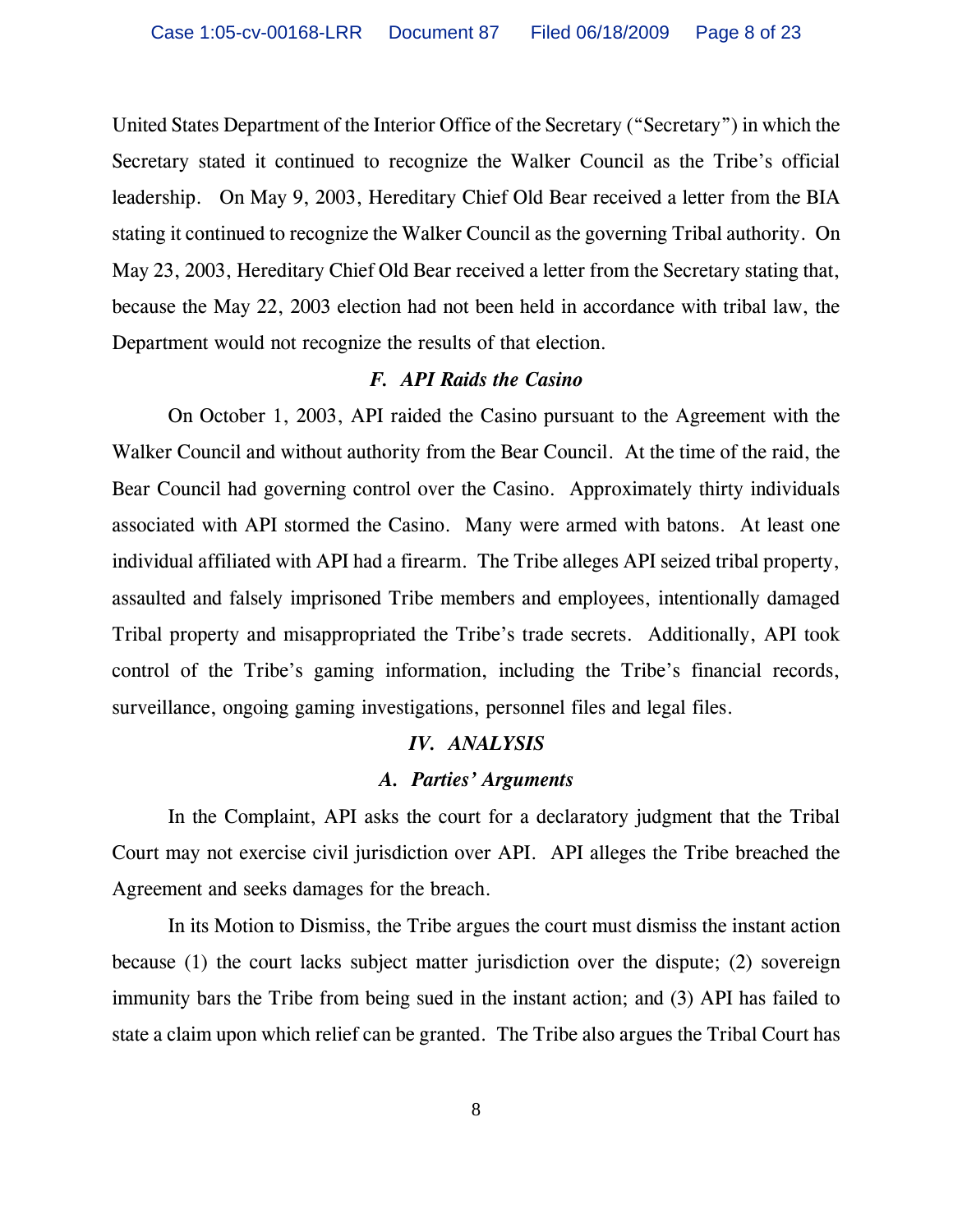civil jurisdiction over API with respect to the Tribe's tort claims.

In its Motion for Summary Judgment, API argues (1) the court has subject matter jurisdiction over the Complaint; (2) the Walker Council waived the Tribe's sovereign immunity in the Agreement pursuant to the arbitration clause; and (3) the Tribal Court has no civil jurisdiction over API. The court examines each of these arguments below.

### *B. Subject Matter Jurisdiction and Sovereign Immunity*

The Tribe argues the court must dismiss the instant action for lack of subject matter jurisdiction because it "has not waived its sovereign immunity from this suit." Brief in Support of Motion to Dismiss (docket no. 48-2), at 8. The Tribe conflates subject matter jurisdiction and sovereign immunity. As the Eighth Circuit Court of Appeals noted,

> [S]overeign immunity is jurisdictional in nature. Sovereign immunity, however, is not of the same character as subject matter jurisdiction. First of all, tribal sovereign immunity may be waived in certain circumstances and is subject to the plenary power of Congress. Lack of subject matter jurisdiction, on the other hand, may not be waived. Second, sovereign immunity operates essentially as a party's possible defense to a cause of action. In contrast, subject matter jurisdiction is primary and an absolute stricture on the court. Finally, a waiver of sovereign immunity cannot extend a court's subject matter jurisdiction.

> We find, therefore, that sovereign immunity is a jurisdictional consideration separate from subject matter jurisdiction[.]

*In re Prairie Island Dakota Sioux*, 21 F.3d 302, 304-05 (8th Cir. 1994) (internal citations omitted); *see also Ninigret Dev. Corp. v. Narragansett Indian Wetuomuck Hous.*, 207 F.3d 21, 28 (1st Cir. 2000) ("[A]lthough tribal sovereign immunity is jurisdictional in nature, consideration of that issue always must await resolution of the antecedent issue of federal subject-matter jurisdiction."). Accordingly, the court first considers whether it has subject matter jurisdiction over the instant action and then proceeds to determine whether sovereign immunity applies.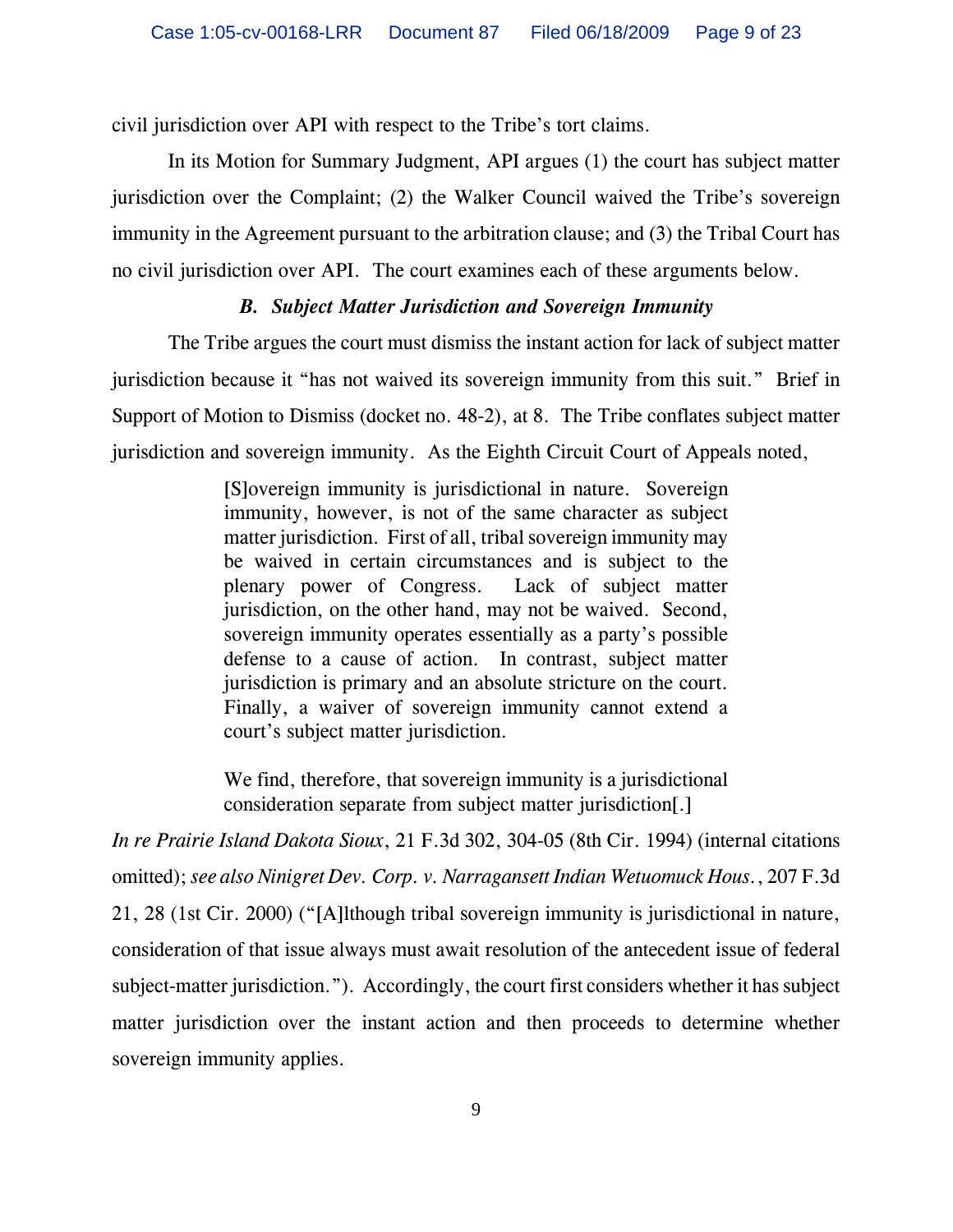### *C. Subject Matter Jurisdiction*

The party seeking to establish the court's subject matter jurisdiction, API, bears the burden of proving it. *Osborn v. United States*, 918 F.2d 724, 730 (8th Cir. 1990). API alleges the court has subject matter jurisdiction over the Tribe under Count I, the request to bar the Tribal Court's exercise of civil jurisdiction over API, pursuant to 28 U.S.C. § 1331. API alleges the court has supplemental jurisdiction over Count II, its breach of contract claim, pursuant to 28 U.S.C.  $\frac{8}{1367(a)}$ .

# *1. Count I: request for declaratory judgment*

The court has federal question subject matter jurisdiction over Count I, API's request for a declaratory judgment concerning the Tribal Court's exercise of civil jurisdiction over API. Count I requires the court to decide whether the Tribal Court may exercise civil jurisdiction over API, a non-Indian. "The question of whether an Indian tribe has the power to compel a non-Indian to submit to the civil jurisdiction of a tribal court is a federal question under 28 U.S.C. § 1331." *DeMent v. Oglala Sioux Tribal Court*, 874 F.2d 510, 513 (8th Cir. 1989) (citing *Nat'l Farmers Union*, 471 U.S. at 852).

### *2. Count II: breach of contract*

As in other cases, to exercise supplemental jurisdiction over a claim against an Indian tribe, "the 'claims within the action' must 'derive from a common nucleus of operative fact.'" *Auto-Owners Ins. Co. v. Tribal Court of Spirit Lake Indian Reservation*, 495 F.3d 1017, 1024 (8th Cir. 2007) (quoting *Myers v. Richland County*, 429 F.3d 740, 745 (8th Cir. 2005)); *see also Wisconsin v. Ho-Chunk Nation*, 512 F.3d 921, 936 (7th Cir. 2008) (exercising supplemental jurisdiction over plaintiff's state law contract claim against a tribe in Indian Gaming Regulatory Act case). "A plaintiff's claims derive from a

 $<sup>4</sup>$  The Complaint contains a typographical error. In its jurisdictional statement, API</sup> alleges the court derives supplemental jurisdiction over the breach of contract claim pursuant to "28 U.S.C. §[]1365(a)." Complaint at ¶ 7*.* Section 1365(a) governs a court's jurisdiction over actions brought by the United States Senate, not supplemental jurisdiction.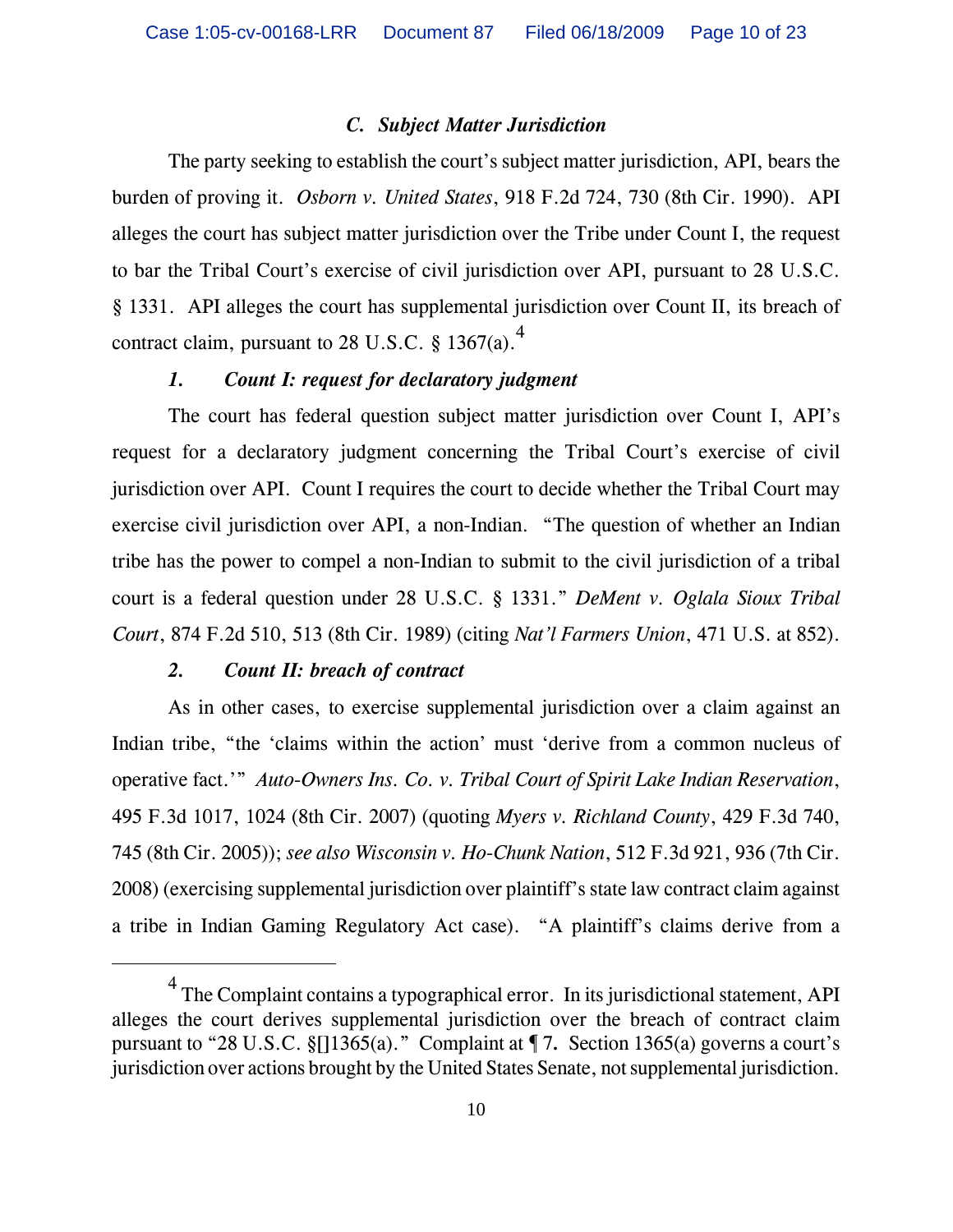common nucleus of operative fact if the 'claims are such that [the plaintiff] would ordinarily be expected to try them all in one judicial proceeding.'" *OnePoint Solutions, LLC v. Borchert*, 486 F.3d 342, 350 (8th Cir. 2007) (quoting *United Mine Workers of Am. v. Gibbs*, 383 U.S. 715, 725 (1966)).

The torts forming the basis of the Tribe's claims against API are all rooted in the Agreement, because API raided the Casino pursuant to its terms. The court is satisfied that API's claims arise from a common nucleus of operative fact. Therefore, the court shall exercise supplemental jurisdiction over Count II.

#### *D. Sovereign Immunity*

Next, the court turns to consider whether sovereign immunity bars the court's exercise of jurisdiction in this case. "While federal jurisdiction exists [. . .], [a tribe]'s sovereign immunity [may] still bar[] claims from being brought against it unless [its] immunity has been waived by the tribe or unequivocally abrogated by Congress." *Ho-Chunk Nation*, 512 F.3d at 936 (internal quotation marks omitted). "It is well settled 'that Indian tribes possess the same common-law immunity from suit traditionally enjoyed by sovereign powers.'" *Mo. River Servs., Inc. v. Omaha Tribe of Neb.*, 267 F.3d 848, 852 (8th Cir. 2001) (quoting *Val-U Constr. Co. v. Rosebud Sioux Tribe*, 146 F.3d 573, 576 (8th Cir. 1998)). "[A] tribe may waive its immunity, but 'a tribe's waiver must be "clear."'" *Id.* (quoting *C & L Enters., Inc. v. Citizen Band Potawatomi Indian Tribe of Okla.*, 532 U.S. 411, 418 (2001)). A tribe may waive its immunity in an arbitration agreement. *Id.*

The Tribe argues sovereign immunity bars the court from adjudicating both Count I and Count II. The court examines the application of the doctrine of sovereign immunity as to each count separately.

### *1. Count I: request for declaratory judgment*

The Tribe argues that sovereign immunity bars Count I, that is, API's request for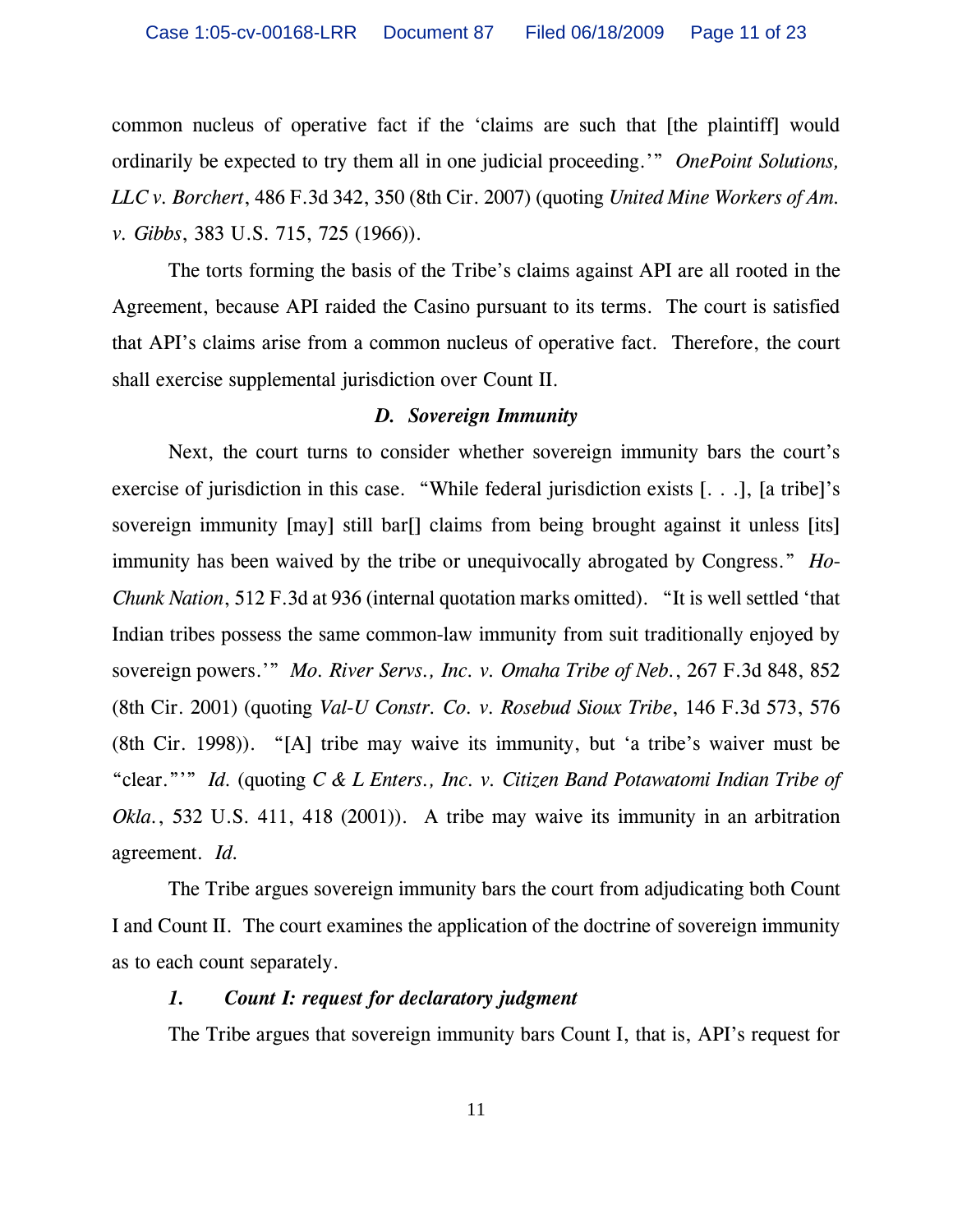a declaratory judgment concerning the propriety of the Tribal Court's exercise of civil jurisdiction over API.

Although there do not appear to be any cases discussing whether sovereign immunity bars a federal district court from considering this issue, controlling precedent clearly presumes that sovereign immunity does *not* bar a district court from reviewing a tribal court's decision to exercise civil jurisdiction over a non-member. *See, e.g.*, *Bruce H. Lien*, 93 F.3d at 1421 ("[T]he tribal courts themselves are given the first opportunity to address their [civil] jurisdiction and explain the basis (or lack thereof) to the parties. *As a jurisdictional inquiry, appeal of this issue may be had in the federal district court.*") (internal citations omitted) (emphasis added); *Duncan Energy*, 27 F.3d at 1300 (8th Cir. 1994) ("Once tribal court remedies have been exhausted, a [t]ribal [c]ourt's determination of tribal [civil] jurisdiction may be reviewed in the federal district court.") (citing *Iowa Mut. Ins. Co. v. LaPlante*, 480 U.S. 9, 19 (1987)). The court also notes that, if sovereign immunity barred this claim, then no federal district court could consider this issue. The wealth of federal case law concerning tribal court civil jurisdiction over non-members demonstrates that sovereign immunity does not bar a district court from considering this matter.

To be sure, principles of sovereign immunity prevent a federal district court from considering this question before a tribal court has considered it. In November of 2005, this court stayed the instant action because the parties had not exhausted Tribal Court remedies concerning the Tribal Court's exercise of civil jurisdiction over API. *API v. Sac & Fox Tribe of the Miss. in Iowa*, 401 F. Supp. 2d 952, 958 (N.D. Iowa 2005 ) (Reade, C.J.). In doing so, the court recognized that "the examination of tribal sovereignty and jurisdiction should be conducted in the first instance by the tribal court itself[.]" *Duncan Energy Co. v. Three Affiliated Tribes of Fort Berthold Reservation*, 27 F.3d 1294, 1299 (8th Cir. 1994); *see also LaPlante*, 480 U.S. at 16 (applying exhaustion rule to diversity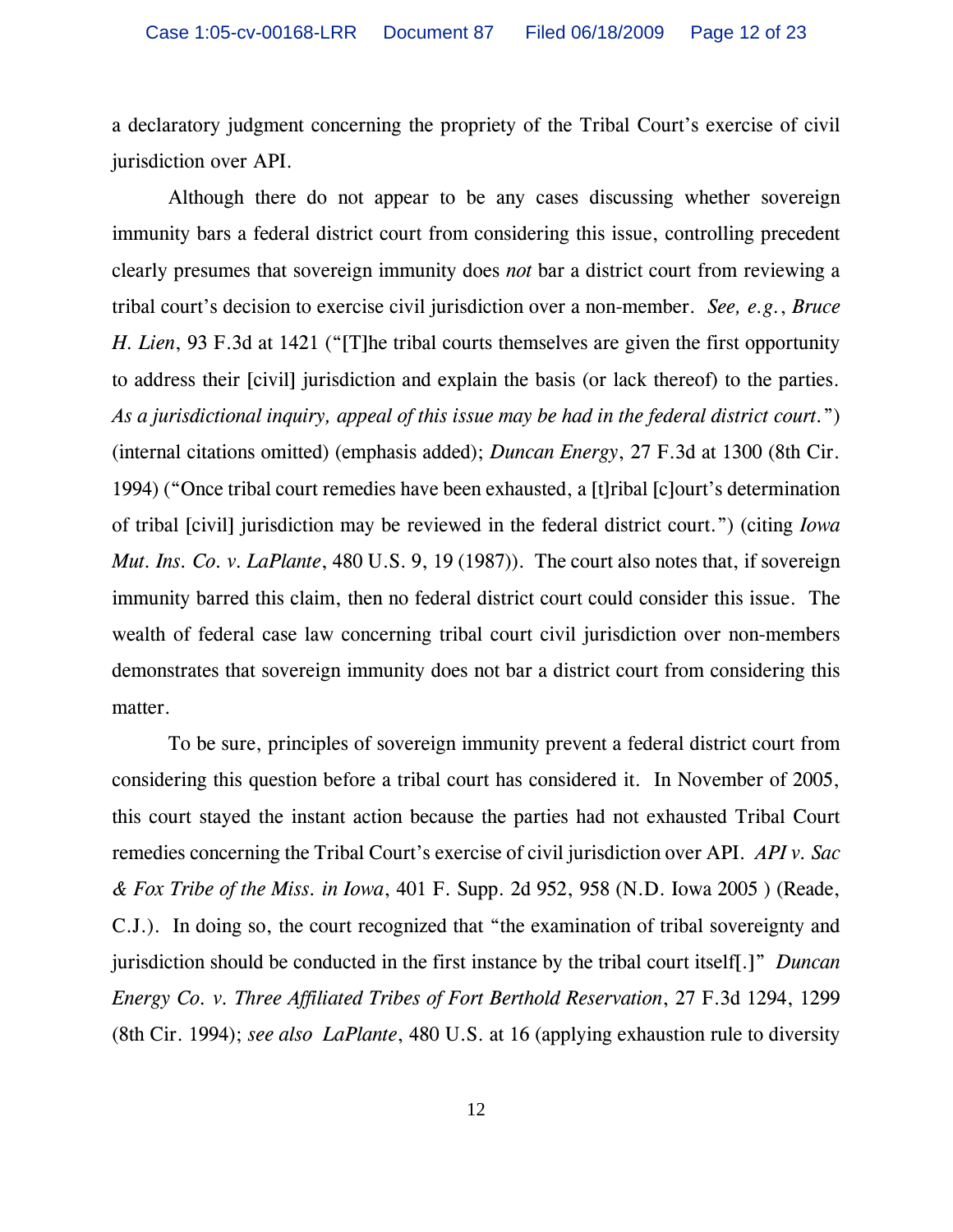cases and holding a federal court should "stay its hand in order to give the tribal court a full opportunity to determine its own jurisdiction" (internal quotation marks omitted)).

As discussed above, the parties have exhausted Tribal Court remedies on the civil jurisdiction issue. The Tribal Court found that its exercise of civil jurisdiction over API was proper. The Tribal Court of Appeals affirmed that decision. Because the civil jurisdiction question has been fully exhausted in the Tribal Court system, sovereign immunity does not bar the court's consideration of this issue.

In conclusion, the court finds that sovereign immunity does not bar Count I.

#### *2. Count II: breach of contract*

Next, the court turns to consider whether sovereign immunity bars Count II, API's breach of contract claim. API argues the Walker Council waived the Tribe's sovereign immunity as to Count II when the Walker Council entered into the Agreement containing the arbitration clause on behalf of the Tribe. Absent waiver by a tribe or action by Congress, "[t]ribes enjoy immunity from suits on contracts, whether those contracts involve governmental or commercial activities and whether they were made on or off a reservation." *Kiowa Tribe of Okla. v. Mfg. Tech., Inc.*, 523 U.S. 751, 760 (1998). A tribe's consent to arbitration may operate as a waiver of its sovereign immunity. *C & L Enters.*, 532 U.S. at 423.

The validity of the Agreement turns on whether the Walker Council was the governing body of the Tribe at the time the Agreement was executed. As the court previously noted, the question over the Tribe's true governing body is an intra-tribal dispute and not subject to the court's jurisdiction. *API*, 401 F. Supp. 2d at 961 (citing *Longie v. Spirit Lake Tribe*, 400 F.3d 586, 589 (8th Cir. 2005) (explaining that federal courts should refrain from exercising jurisdiction pursuant to 28 U.S.C. § 1331 when the case involves an intra-tribal dispute)); *In re Sac & Fox Tribe*, 340 F.3d at 766 (affirming this court's decision that it lacked subject matter jurisdiction to resolve an intra-tribal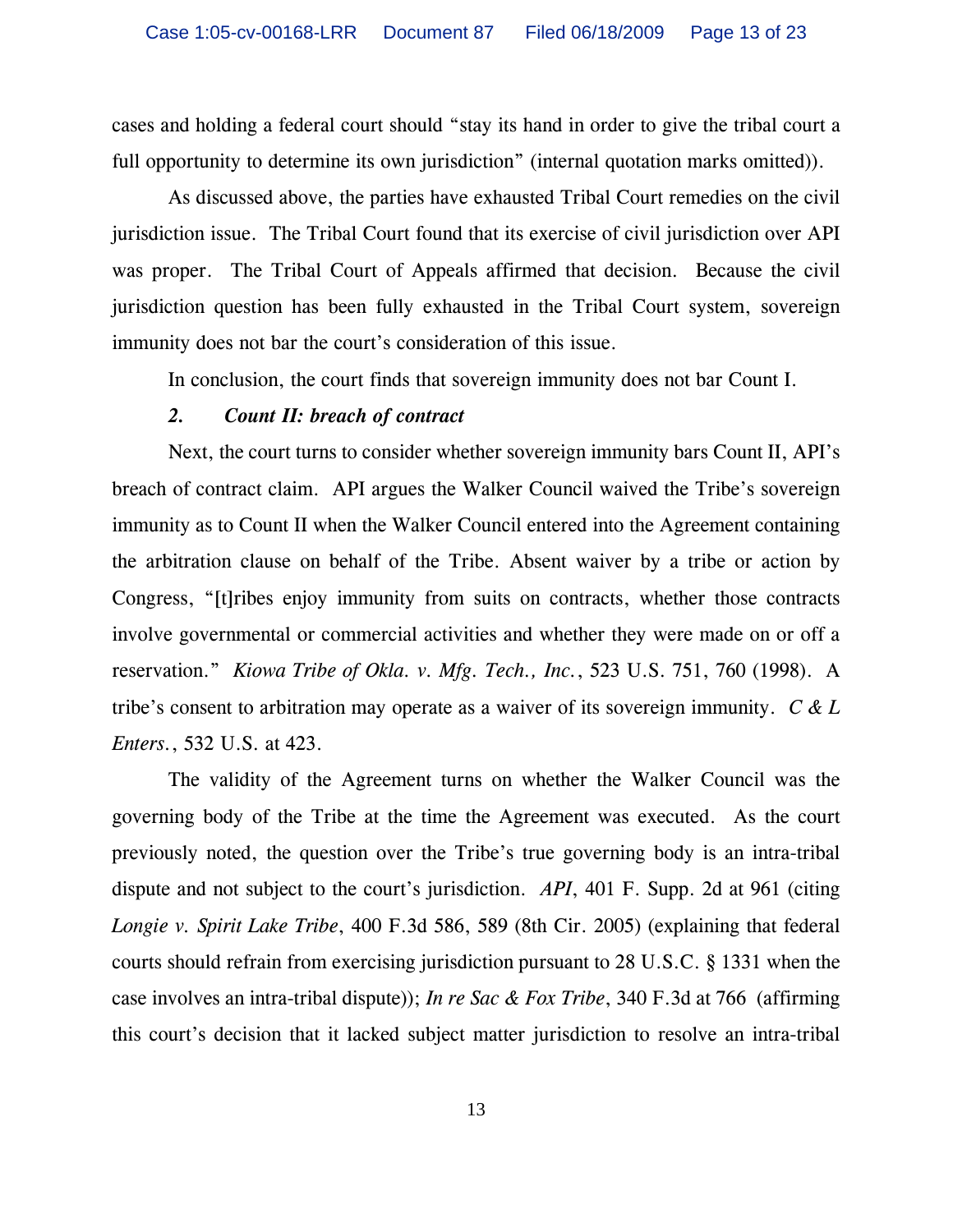leadership dispute).

The Tribal Court determined the Walker Council was not the governing body at the time the Agreement was executed and that the Agreement was therefore not binding. Accordingly, the court defers to the Tribal Court's finding that the Agreement is not valid and finds any waiver of sovereign immunity in the Agreement to be *ultra vires*. *See Prescott v. Little Six, Inc.*, 387 F.3d 753, 756-57 (8th Cir. 2004) ("[W]e defer to the tribal courts' interpretation of tribal law.").

API argues the Tribal Court's determination that the Agreement is invalid has no bearing on the Walker Council's ability to waive the Tribe's sovereign immunity. The court disagrees. The Eighth Circuit Court of Appeals has held a challenge to the validity of a contract with a tribe "calls into question all provisions contained therein (including provisions relating to arbitration, sovereign immunity, and federal district court jurisdiction)." *Bruce H. Lien Co*, 93 F.3d at 1417. If the Walker Council was not authorized to enter into the Agreement, then it follows that it was not authorized to waive the Tribe's sovereign immunity pursuant to the arbitration clause contained in the Agreement. *Id.*; *see also* 42 C.J.S. *Indians* § 22 (Online ed. 2008) ("A tribal official cannot waive the tribe's immunity unless authorized to do so by tribal law."). The Tribal Court held the Walker Council was not the Tribe's governing body at the time the Walker Council purported to enter into the Agreement and waive the Tribe's sovereign immunity through the arbitration clause. API presents no other evidence that the Tribe waived its sovereign immunity. Accordingly, the court finds the Tribe did not waive its sovereign immunity to be sued for breach of the Agreement in this court. As a result, the Tribe's sovereign immunity bars API from bringing its breach of contract claim in this court.<sup>5</sup>

<sup>5</sup> Because sovereign immunity bars the court's consideration of API's breach of contract claim, it need not address the Tribe's alternative argument that API's breach of contract claim fails to state a claim upon which relief can be granted.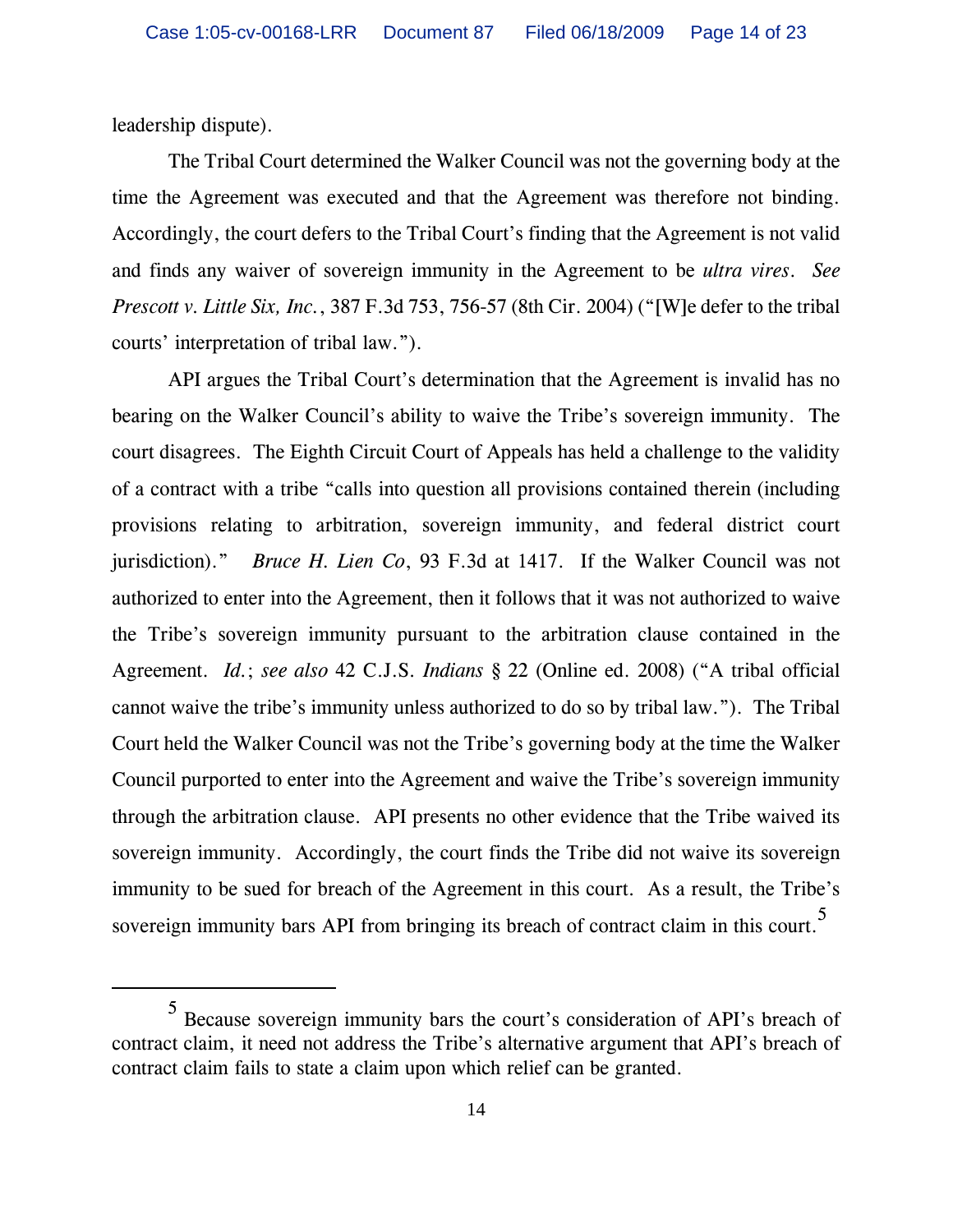This holding is limited in scope to Count II, the breach of contract claim. As set forth above, sovereign immunity does not bar the court from considering Count I, the request for a declaratory judgment concerning the Tribal Court's exercise of civil jurisdiction over API.<sup>6</sup>

### *E. Tribal Court's Jurisdiction Over API*

Next, the court turns to consider whether the Tribal Court may exercise civil jurisdiction over API with respect to the Tribe's tort claims in light of the fact that API is a non-Indian third party. Generally, a tribe may not exercise civil jurisdiction over non-Indian third parties. *See Montana v. United States*, 450 U.S. 544, 565 (1981). There are two exceptions to this general rule. First, "[a] tribe may regulate, through taxation, licensing, or other means, the activities of nonmembers who enter consensual relationships

 $^6$  API argues a provision in the Code of Federal Regulations, 25 C.F.R. § 83.2 (2009), supports its argument that the Tribe waived its sovereign immunity in the Agreement. Section 83.2 states that when the BIA acknowledges a tribe's existence, the recognized tribe "is entitled to the immunities and privileges available to other federally acknowledged Indian tribes by virtue of their government-to-government relationship with the United States as well as the responsibilities, powers, limitations and obligations of such tribes." 25 C.F.R. § 83.2. API insists the BIA's acknowledgment that the Walker Council was the Tribe's governing council at the time the Agreement was executed "vested the Walker Council with power over the Tribe's federal sovereign immunity." Brief in Support of Motion for Summary Judgment (docket no. 63), at 19. API cites no authority for this interpretation of § 83.2.

In the court's view, API misapprehends the purpose of  $\S$  83.2, which is "to establish a departmental procedure and policy for acknowledging that certain American Indian groups exist as tribes." *See* 25 C.F.R. § 83.2. This regulation does not give an invalid tribal council the power to waive a tribe's sovereign immunity simply because it is recognized as a tribe's governing body by the BIA. Moreover, as with other sovereign nations, sovereign immunity inheres to a tribe as a nation—not to a coalition of tribe members purporting to act as a tribe's governing authority. *See Ninigret Dev.*, 207 F.3d at 29 (noting a tribe's "sovereign immunity predates the birth of the Republic" and "rests on the status of Indian tribes as autonomous political entities, retaining their original natural rights with regard to self-governance") (internal quotation marks omitted).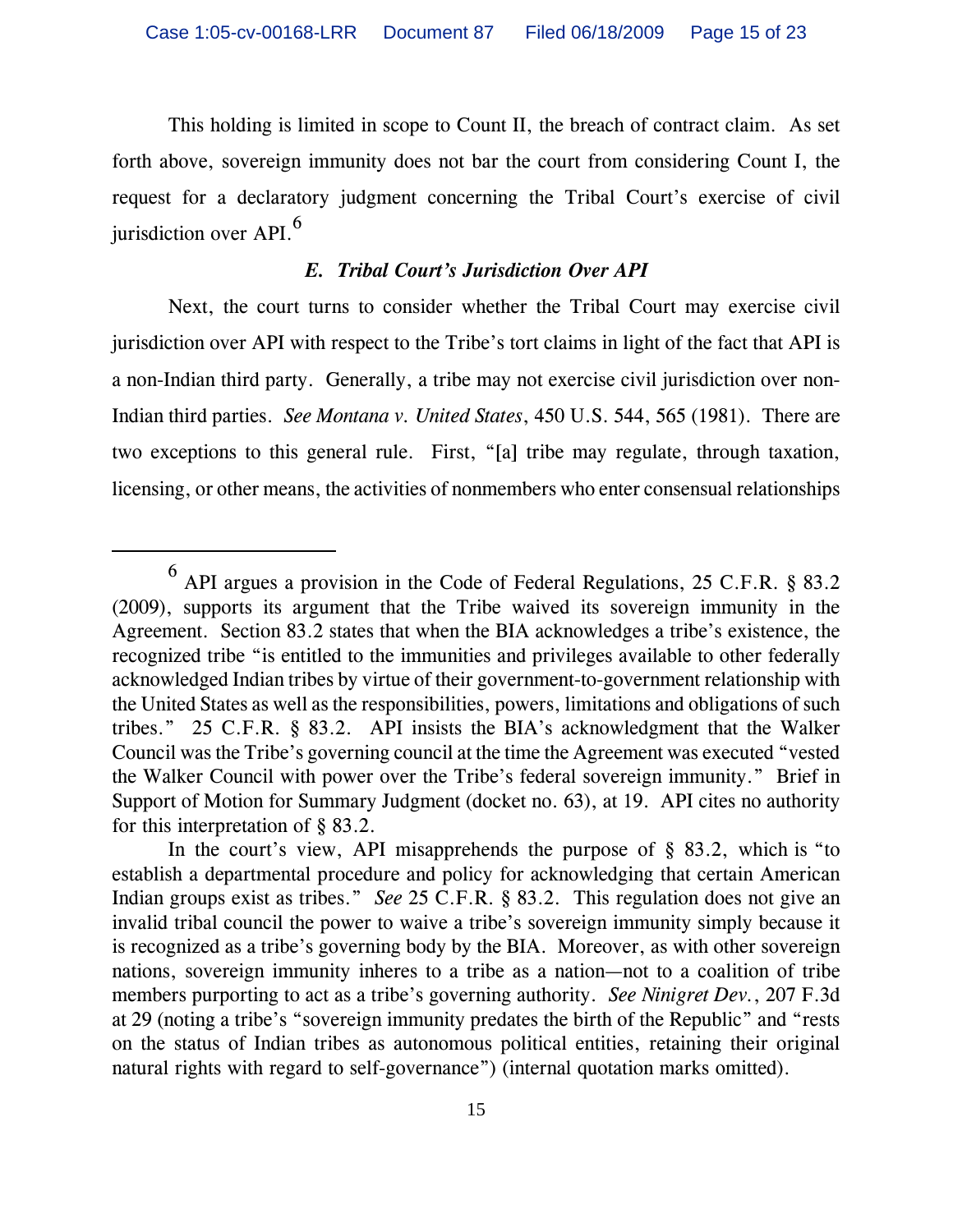with the tribe or its members, through commercial dealing, contracts, leases, or other arrangements." *Id.* Second, a tribe has civil jurisdiction over non-Indians when a non-Indian engages in conduct on tribal land that "threatens or has some direct effect on the political integrity, the economic security, or the health and welfare of the tribe." *Id.* at 566. "These exceptions are limited ones, and cannot be construed in a manner that would swallow the rule or severely shrink it[.]" *Plains Commerce Bank v. Long Family Land & Cattle Co.*, 128 S. Ct. 2709, 2720 (2008) (internal citations and quotation marks omitted). A tribal court must first examine whether it has civil jurisdiction over a non-Indian, and, after the tribal court completes its examination, a district court has federal question jurisdiction to review whether a tribal court has exceeded the lawful limits of its jurisdiction. *Nat'l Farmers*, 471 U.S. at 856.7

### *1. Protective prong*

The Tribe (Bear) argues the Tribal Court has civil jurisdiction over API under the protective prong of the *Montana* exception: "A tribe may [. . .] retain inherent power to exercise civil authority over the conduct of non-Indians on fee lands within its reservation when that conduct threatens or has some direct effect on the political integrity, the economic security, or the health or welfare of the tribe." *Montana*, 450 U.S. at 566.

<sup>7</sup> The Tribal Court of Appeals drew an unusual distinction between tortious nonmember conduct on fee land and tortious nonmember conduct on trust land; namely, that *Montana* applies only to tribal fee lands, not tribal trust lands. The Tribal Court of Appeals concluded that, because the Casino is on trust land rather than fee land, *Montana* should not apply, and, consequently, the "Tribe retain[ed] *presumptive* civil jurisdiction" over API. Tribal Court of Appeals Order at 16 (emphasis in original). API challenges this conclusion. After concluding *Montana* did not apply, however, the Tribal Court of Appeals applied the traditional *Montana* analysis and concluded in the alternative that, even if *Montana* applied, the Tribal Court had jurisdiction over API under *Montana*. As set forth below, the court agrees with the Tribal Court of Appeals's alternate conclusion. Accordingly, the court need not consider whether *Montana* applies to Tribal land held in trust because the Tribal Court's civil jurisdiction over API is proper in any event.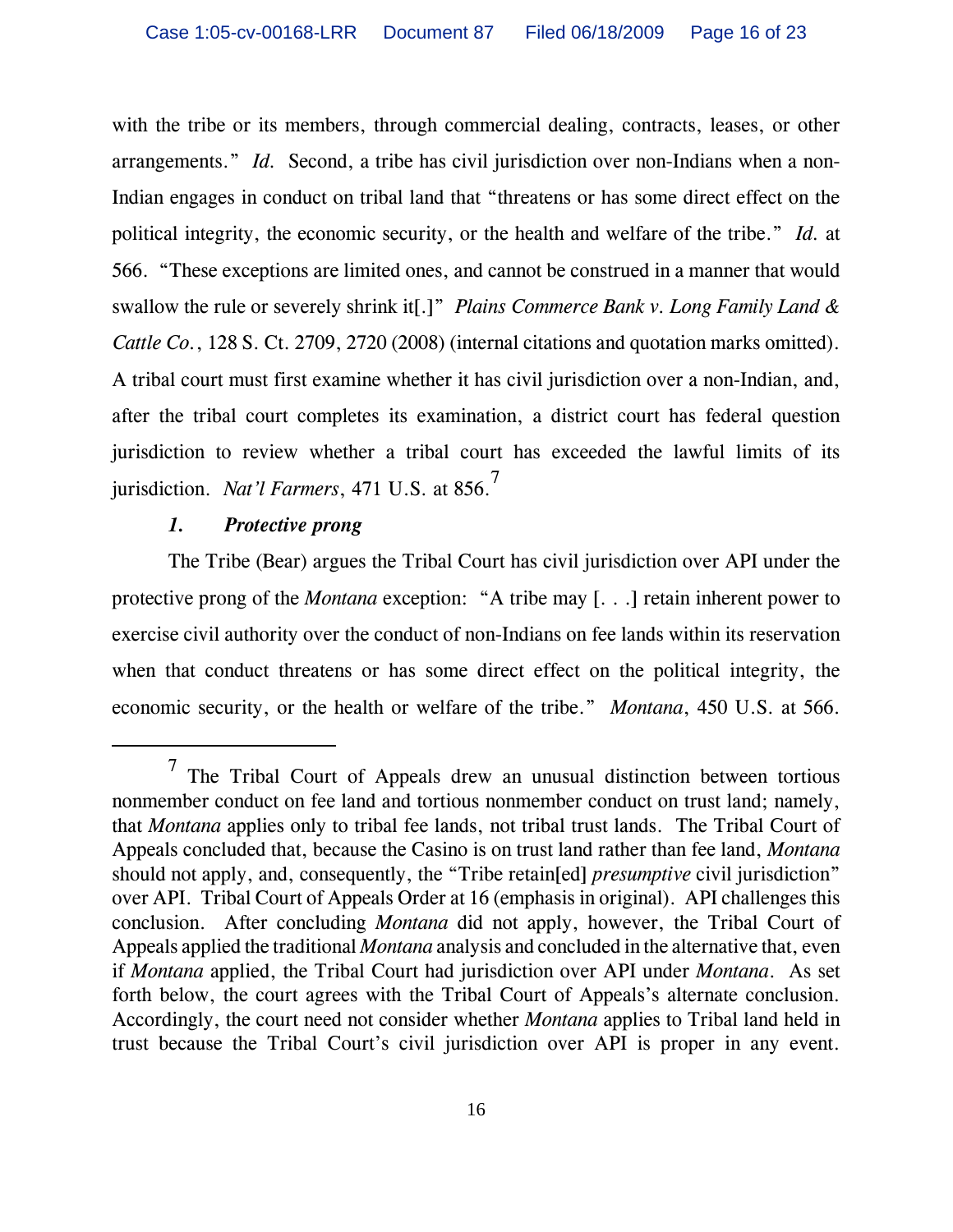"The conduct must do more than injure the tribe, it must 'imperil the subsistence' of the tribal community." *Plains Commerce*, 128 S. Ct. at 2727 (quoting *Montana*, 450 U.S. at 566). "'[T]he elevated threshold for application of [this] *Montana* exception suggests that tribal power must be necessary to avert catastrophic consequences.'" *Id.* (quoting F. Cohen, Handbook of Federal Indian Law § 4.02[3][c] at 232, n.220 (2005 ed.)). Federal courts recognize that "it can be argued that torts committed by or against Indians on Indian land always threaten or have some direct effect on the political integrity, the economic security, or the health or welfare of the tribe." *Philip Morris USA, Inc. v. King Mtn. Tobacco Co., Inc.*, 552 F.3d 1098, 1109 (9th Cir. 2009) (internal quotation marks omitted). Accordingly, a federal district court should bear in mind that the "generalized threat that torts by or against its members pose for any society[] is not what the [protective] *Montana* exception is intended to capture." *Id.* (citing *Atkinson Trading Co., Inc. v. Shirley*, 532 U.S. 645, 657 n.12 (2001) ("*Montana*'s second exception can be misperceived. The exception is only triggered by *nonmember conduct* that threatens the Indian tribe; it does not broadly permit the exercise of civil authority wherever it might be considered necessary to self-government.") (emphasis in original)). Instead, *Montana*'s protective exception "envisions situations where the conduct of the nonmember poses a direct threat to tribal sovereignty." *Id.* (citing *Atkinson*, 532 U.S. at 657 n.12).

The court agrees with the Tribe's assessment that "[a] case more suitable for application of the 'protective' prong can scarcely be imagined." *See* Tribe's Resistance Brief (docket no. 86-3), at 17. API's conduct had a "direct effect" on both the political integrity and the economic security of the Tribe. *Montana*, 450 U.S. at 566. And, API's conduct did more than injure the Tribe—it "imperil[ed]" its subsistence. *Plains Commerce*, 128 S. Ct. 2727. The court examines API's impact on the Tribe's political integrity and economic security, in turn.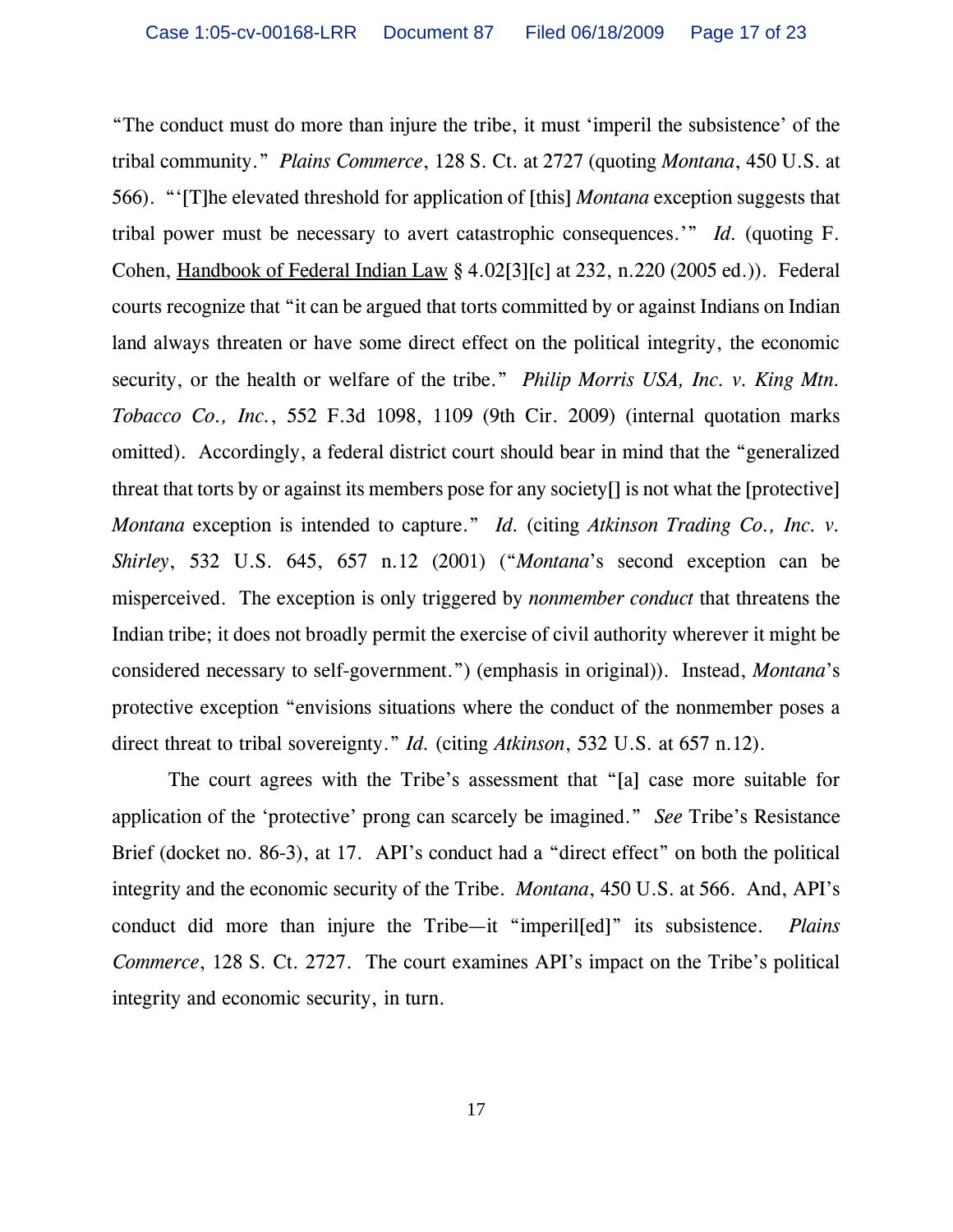#### *i. Political integrity*

API's conduct imperiled the Tribe's political integrity. In essence, API invaded the Tribe's land to quell an intra-tribal governmental dispute. API argues this intra-tribal dispute was merely incidental to the raid. API contends that, if the court finds the raid imperiled the Tribe's political integrity, any action taken by a non-member on tribal land during an intra-tribal governmental dispute would justify a court's invocation of the second *Montana* exception. The court disagrees. API's actions were made and intended to be a direct challenge to the Bear Council. API raided the Casino on behalf of the Walker Council, which was not the Tribe's true governing authority. API conducted the raid pursuant to the Agreement, and the Agreement's terms indicate the services API was expected to provide related directly to the Tribe's governmental affairs. *See* Agreement at ¶ I.2.A (stating API "shall perform services directly relating to the investigation of a takeover by dissidents at the [Casino] located on the Tribe's reservation lands" and "[i]nvestigat[e] [. . .] individuals involved in the unlawful acts against the Tribal Government"). In other words, API was hired to assist in the resolution of an intra-tribal governmental dispute, which strikes at the heart of the second *Montana* exception. The fact API believed it was operating with the consent of the Tribe's governing authority, that is, the ousted Walker Council, has no effect on the application of this exception. In truth and in fact, API raided the Casino specifically to weaken one side of an intra-tribal governmental dispute, which happened to be the Bear Council, the Tribe's true governing body. This is an act with potentially catastrophic consequences to the Tribe's government. The court concludes this merits the application of the protective prong of the *Montana* exception and that the Tribal Court's exercise of civil jurisdiction over API was proper.

### *ii. Economic security*

API's conduct also imperiled the Tribe's economic security. The center of API's activity was the raid of the Casino, which is the Tribe's economic hub. As the Tribal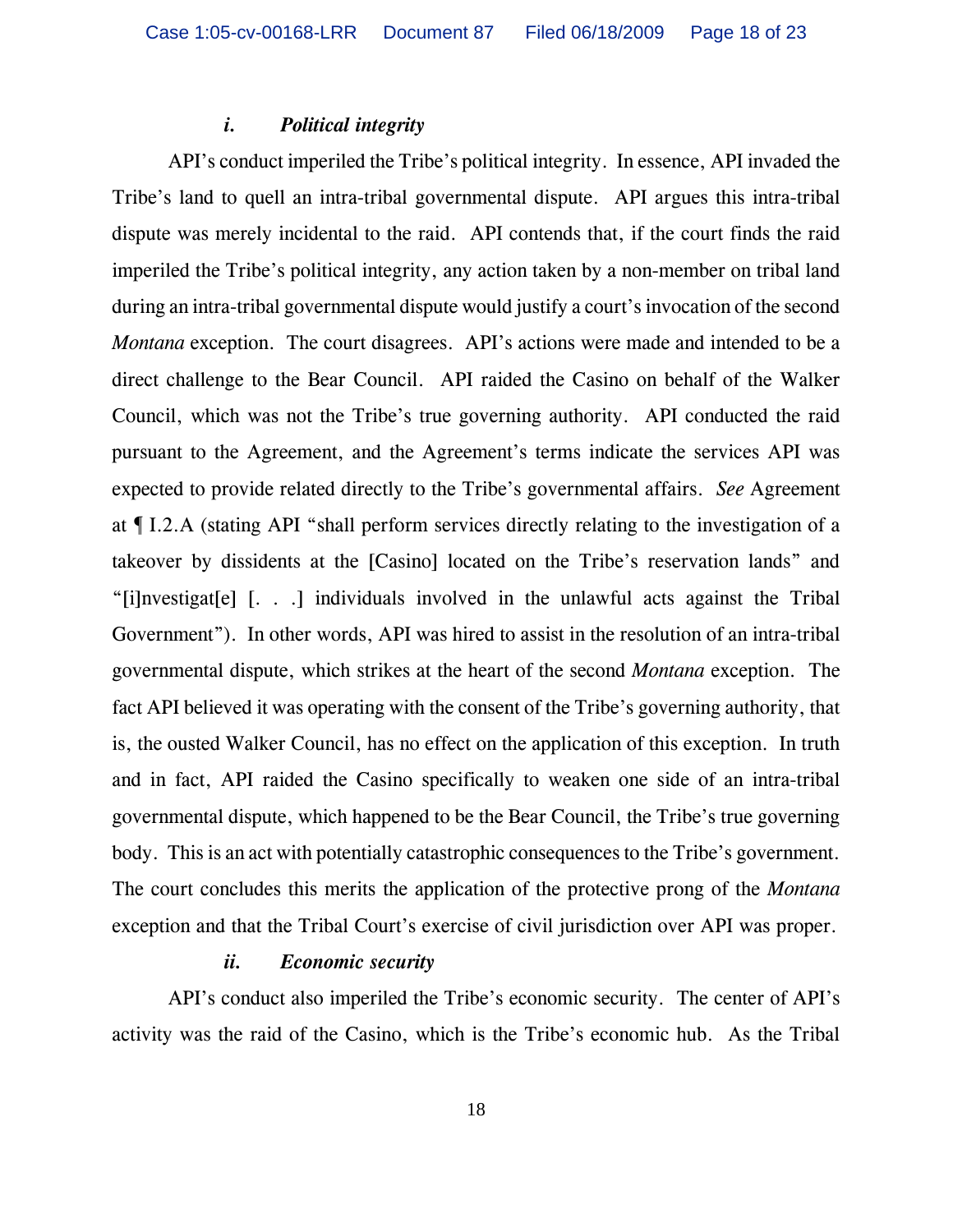Court of Appeals noted, the Casino "is the Tribe's economic engine, and is where some of the Tribe's most sensitive documents are kept. It was precisely these things over which API sought control, on behalf of the Walker Council." Tribal Appeals Court Order at 16. The Tribe's economic viability turns on the Casino's operations, and API sought to wrest control of the Casino out of the hands of the Tribe's true governing body, the Bear Council, and into the hands of the Walker Council. The fact API believed it was operating pursuant to the Tribe's authority does not change the fact that API forcefully and intentionally compromised the Tribe's economic center. The court finds API's raid of the Casino had potentially catastrophic consequences to the Tribe's continuing economic security.

API argues the Casino was not operating at the time the raid occurred, thereby diminishing the economic instability the raid created. Even so, the raid of the Casino had potentially catastrophic consequences to the Tribe. API sought to transfer control of the Casino to Tribe members who were without authority to manage and operate the Casino. API also misappropriated Casino trade secrets. These and other acts had a potentially devastating impact on the continuing viability of the Casino, whether or not it was operating at the time of the raid.

#### *iii. Cases applying protective prong*

The cases in which courts have applied the second *Montana* exception are aligned with the instant action.

In *Babbitt Ford, Inc. v. Navajo Indian Tribe*, the Ninth Circuit Court of Appeals held the protective prong of *Montana*'s jurisdictional exception applied to an automobile company's repossession of a vehicle on tribal land. 710 F.2d 587, 593 (9th Cir. 1983). The *Babbitt* court reasoned this conduct had a direct effect on the tribe's health and welfare because "[r]epossession of an automobile has the potential to leave a trib[e] member stranded miles from his or her nearest neighbor" and "repossession without the consent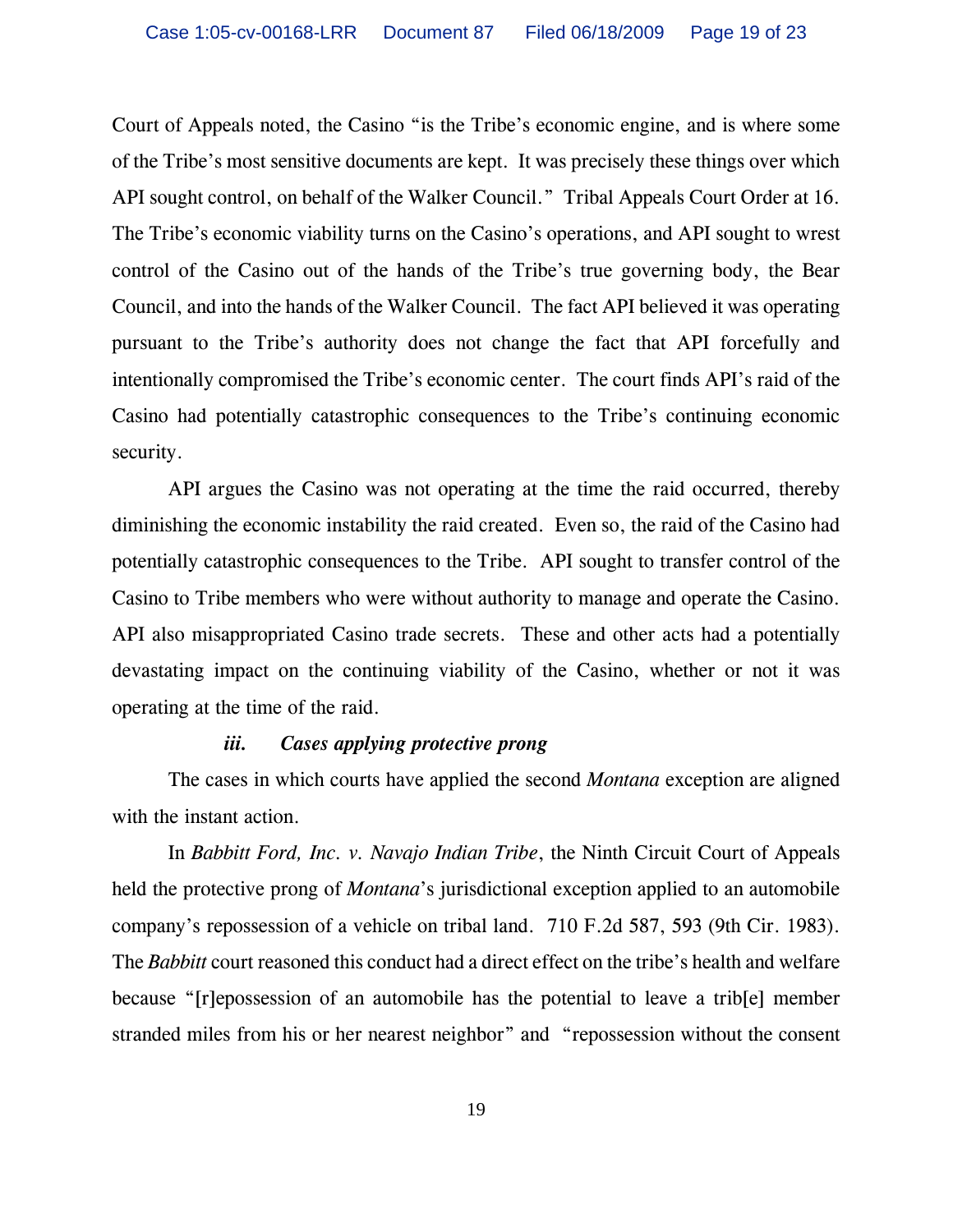of the tribe member also may escalate into violence, particularly if others join the affray." *Id.*

In *Fry v. Colville Tribal Court of the Confederated Tribes of the Colville Reservation*, a district court applied the second *Montana* exception due to a stipulated judgment designating jurisdiction in the tribal court because "the nonmember defendant put the political integrity of the tribe and the tribal court at issue in any failure to abide by the terms of the judgment." No. CV-07-0178-EFS, 2007 WL 2405002, \*3 (E.D. Wash. Aug. 17, 2007). The judgment at issue provided for the disposition of a significant amount of real and personal property within tribal boundaries. *Id.*

In *Elliot v. White Mountain Apache Tribal Court*, a district court held the second *Montana* exception likely applied because a non-member's conduct caused a fire that burnt a great deal of timber on the tribe's land. No. CIV 05-4240-PCT-MHM, 2006 WL 3533147, \*5 (D. Ariz. Dec. 6, 2006). The court held this impacted the tribe's ability to use its own land. *Id.* The court reasoned the non-member's conduct "threaten[ed] the economic security of the tribe based upon the interference of the use of the tribe's land and timber and the overall welfare of the tribe as such resources are material to the tribe's stability." *Id.*

In *Cheromiah v. United States*, a district court applied the second *Montana* exception in a case involving a medical malpractice claim against a medical services provider. 55 F. Supp. 2d 1295, 1305 (D.N.M. 1999). The hospital "provide[d] the only western medical care most [. . .] Tribe members receive[d]." *Id.* The court held "[m]alpractice by the major medical provider to the Tribe has a significant impact on 'the right of reservation Indians to make their own laws and be ruled by them' as it may jeopardize their very ability to survive as a people." *Id.* (quoting *Strate v. A-1 Contractors*, 520 U.S. 438, 458 (1997)).

In summary, the court finds that the second *Montana* exception applies and that the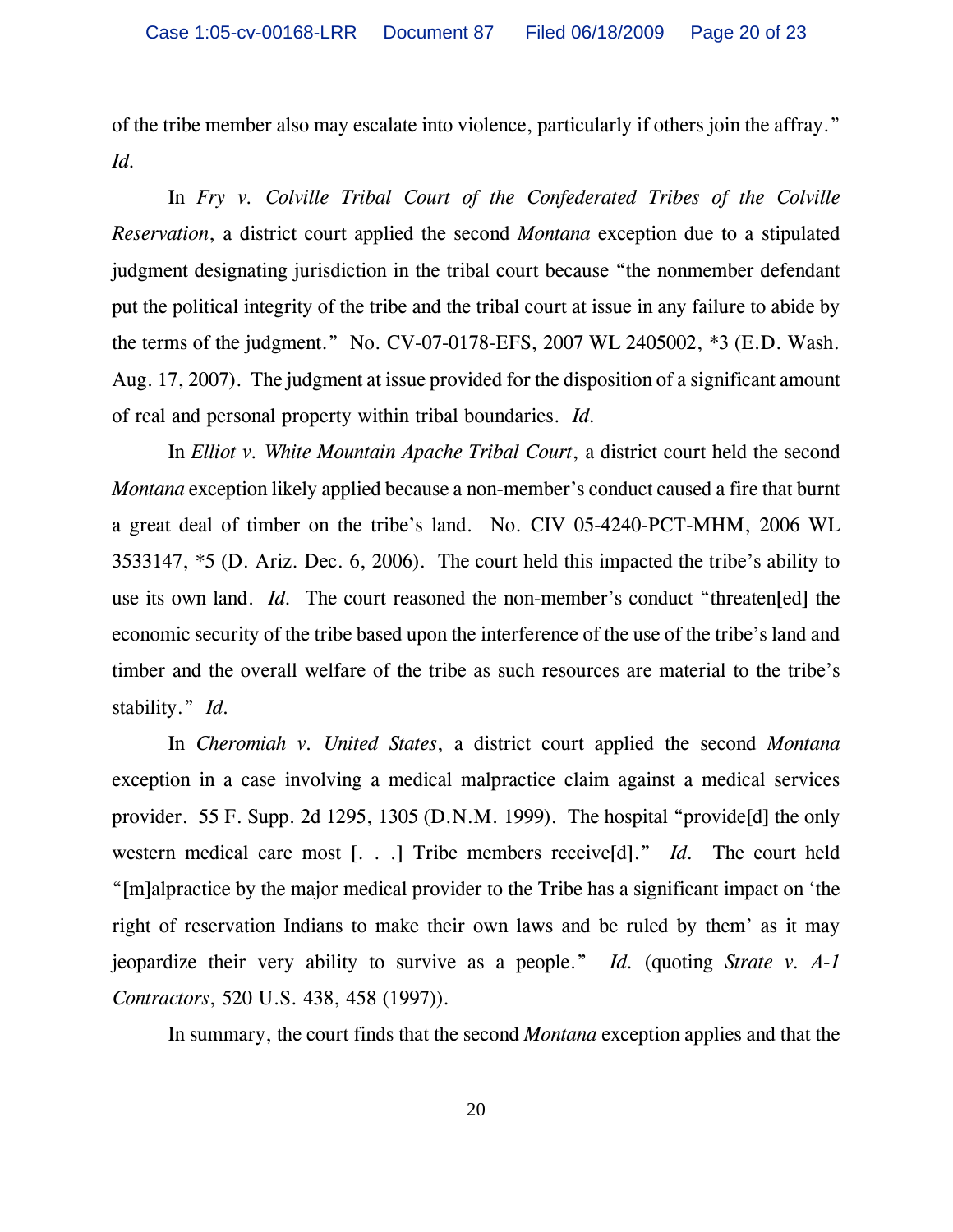Tribal Court's exercise of civil jurisdiction over API was proper.

### *2. Consent prong*

The Tribe also argues the Tribal Court has civil jurisdiction over API under the consent prong of the *Montana* analysis. Because the court has already found the Tribal Court's exercise of civil jurisdiction over API was proper under the protective prong of the *Montana* exceptions, the court need not address this issue. The court notes, however, that both the Tribal Court and Tribal Court of Appeals declined to apply this *Montana* exception. This court would do the same. *See, e.g. Montana*, 450 U.S. at 565 ("A tribe may regulate, through taxation, licensing, or other means, the activities of nonmembers who enter consensual relationships with the tribe or its members, through commercial dealing, contracts, leases, or other arrangements.").

#### *3. Miscellaneous arguments*

API argues that two other factors bar the Tribal Court from exercising civil jurisdiction over API: (1) 25 C.F.R. § 83.2 and (2) the arbitration clause. The court addresses these arguments, in turn.

#### *i. Section 83.2*

API argues that the question of whether the Walker Council had authority to enter into the Agreement and choose arbitration for dispute resolution is a matter of federal law, not tribal law. API claims the question of who "the 'true' governing council of a tribe *for tribal issues* is simply irrelevant to the *federal issue* of who can waive the tribe's sovereign immunity and agree to resolve disputes in a non-tribal forum." API Summary Judgment Motion Br. at 17 (emphases in original). In support of this argument, API cites 25 C.F.R. § 83.2, the regulation discussed above that gives rise to federal recognition of Indian tribes. API contends that, because the BIA and NIGC recognized the Walker Council as the governing body of the Tribe under § 83.2, this recognition attributed federal powers to the Walker Council, including the federal power to waive sovereign immunity through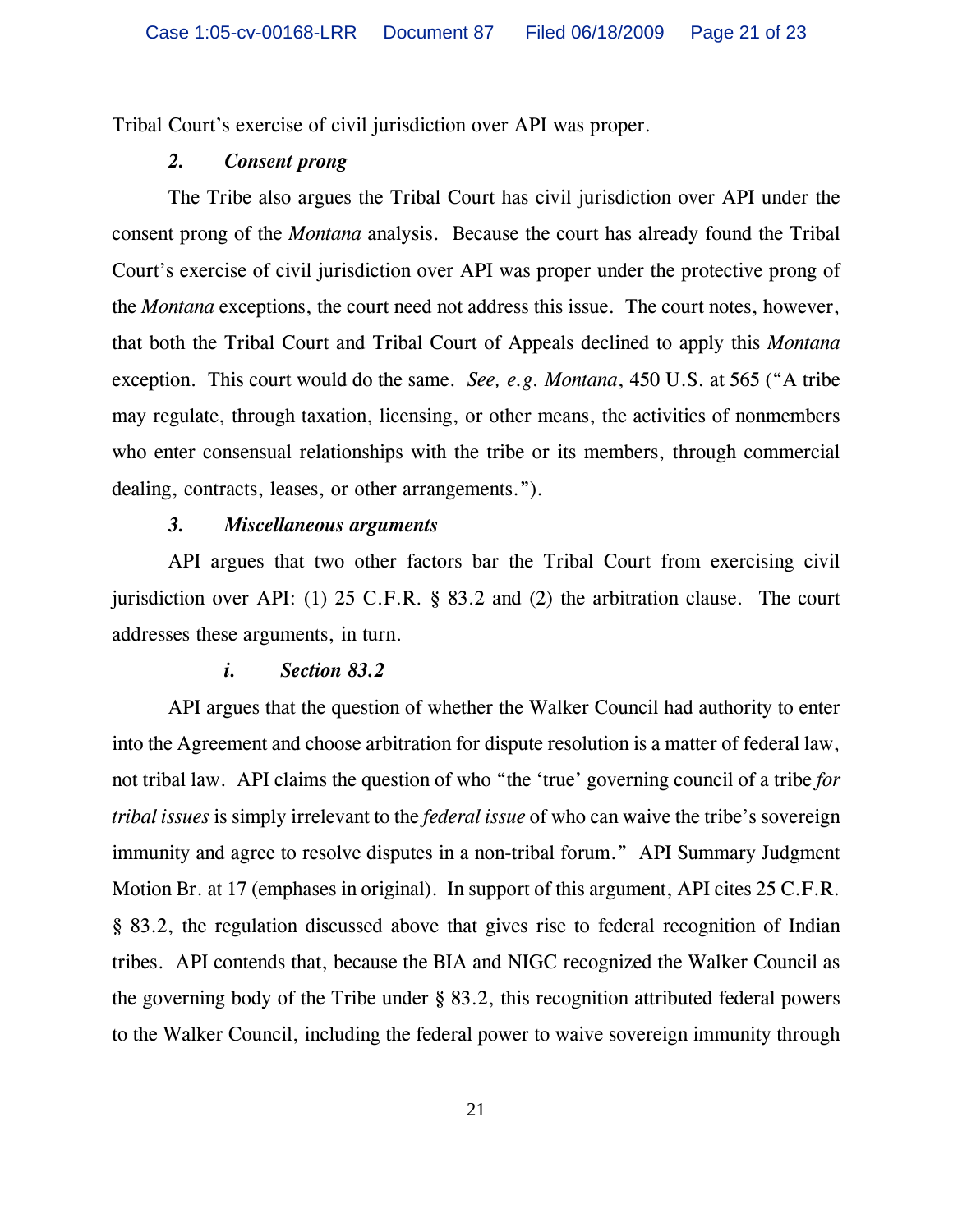an arbitration clause.

For the same reasons discussed above, the court finds § 83.2 is inapplicable. As the Tribal Court of Appeals held, "[t]he BIA recognition process exists for the benefit of the federal-tribal relationship, not to give disappointed third parties an authority higher than the tribe as to tribal law." Tribal Court of Appeals Order at 9. The Tribal Court found the Walker Council was without authority to enter into the Agreement. The Walker Council was therefore without the authority to bind the Tribe to the arbitration clause in the Agreement. The court will not apply § 83.2 to void the Tribal Court's finding on the Tribe's intra-tribal governmental dispute or its effect on the Agreement.

API argues that, if the court does not interpret and apply § 83.2 in the manner it suggests, "[a]ny private business doing business with a tribe during an intra-tribal leadership dispute would run the risk of its [a]greement being voided by subsequent events beyond its control when a new tribal council came into power." API Summary Judgment Br. at 22. The court recognizes this risk; however, this is a risk API chose to take. As the Tribal Court of Appeals noted, a "chilling effect" on a nonmember's negotiation with a tribe may be "inevitable" given the possibility of intra-tribal disputes. Tribal Court of Appeals Order at 10. However, "businesses that choose to work with an affirmatively *ousted* tribal council are taking a substantial risk. They ought not be heard [to] complain when the gamble fails." *Id.* (emphasis in original). The court concludes the unique set of facts giving rise to the Tribal Court's civil jurisdiction is unusual and appropriate for *Montana*'s rarely applied protective exception.

### *ii. Arbitration clause*

API's argument that the arbitration clause in the Agreement bars the Tribal Court from exercising civil jurisdiction is a non-starter. As the court noted in its earlier decision:

> Before the arbitration clause in the Agreement can be enforced, a court must determine whether the Agreement is valid. If [the Walker Council] had authority to enter into the